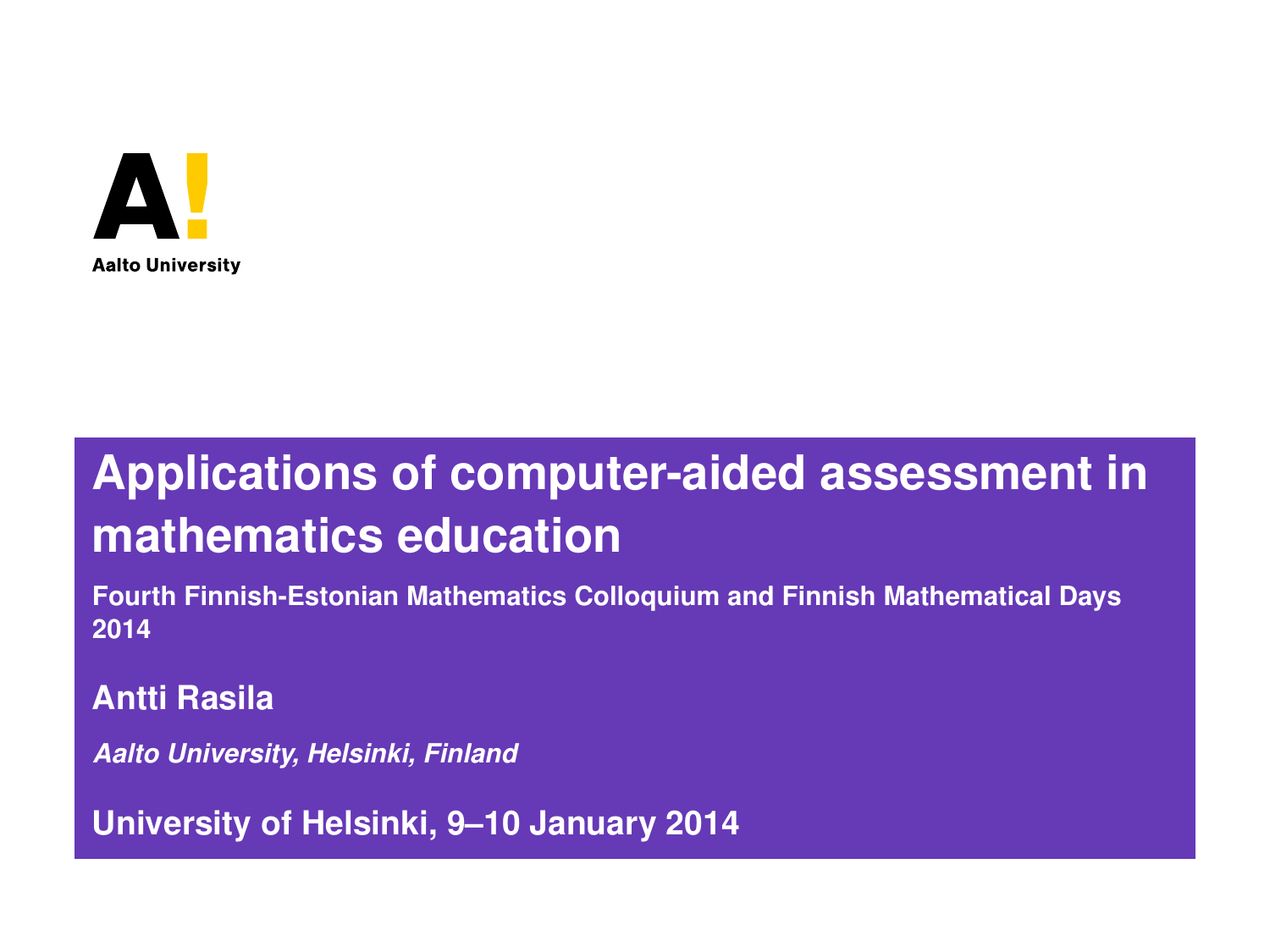#### **Abstract**

Computer-aided assessment system (CAA) is a piece of computer software, which can be used for assigning the homework (or a part of it) in the Internet. The solutions is then graded by the computer, which also may give the student immediate feedback on his work [5]. Automatic assessment can be used in e-learning or together with traditional teaching (this is called blended learning). In this presentation, I will discuss experiences of CAA at Aalto University [1,2,3,4] and potential future applications of such systems.

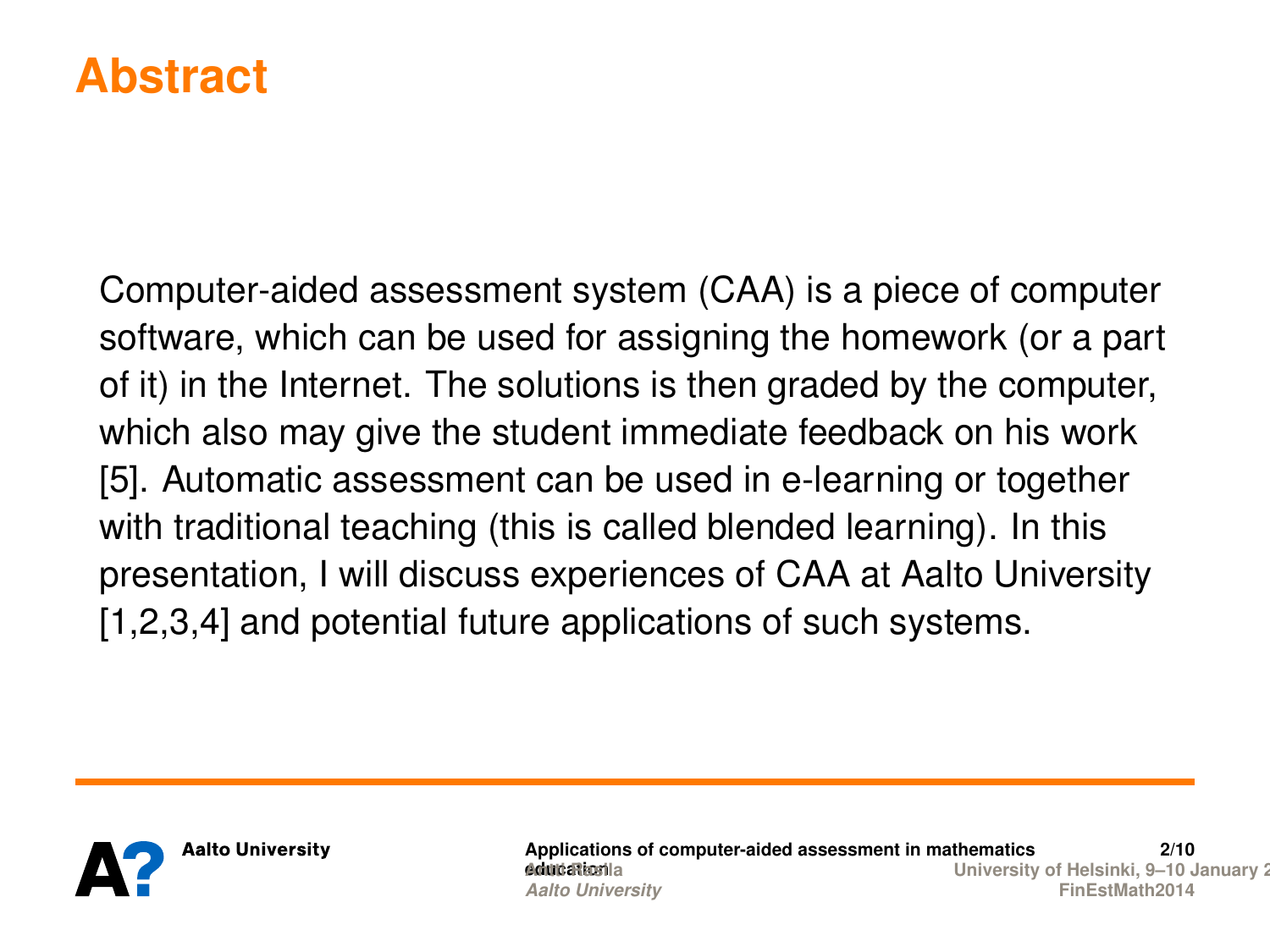$\blacksquare$  In the classroom teaching, students are assigned homework on paper. The answers are then graded by the teacher, presented by the students on the blackboard, or just ignored.



**Applications of computer-aided assessment in mathematics** *doubli Rimail***a 3/10 University of Helsinki, 9–10 January 2** *Aalto University* **[FinEstMath2014](#page-0-0)**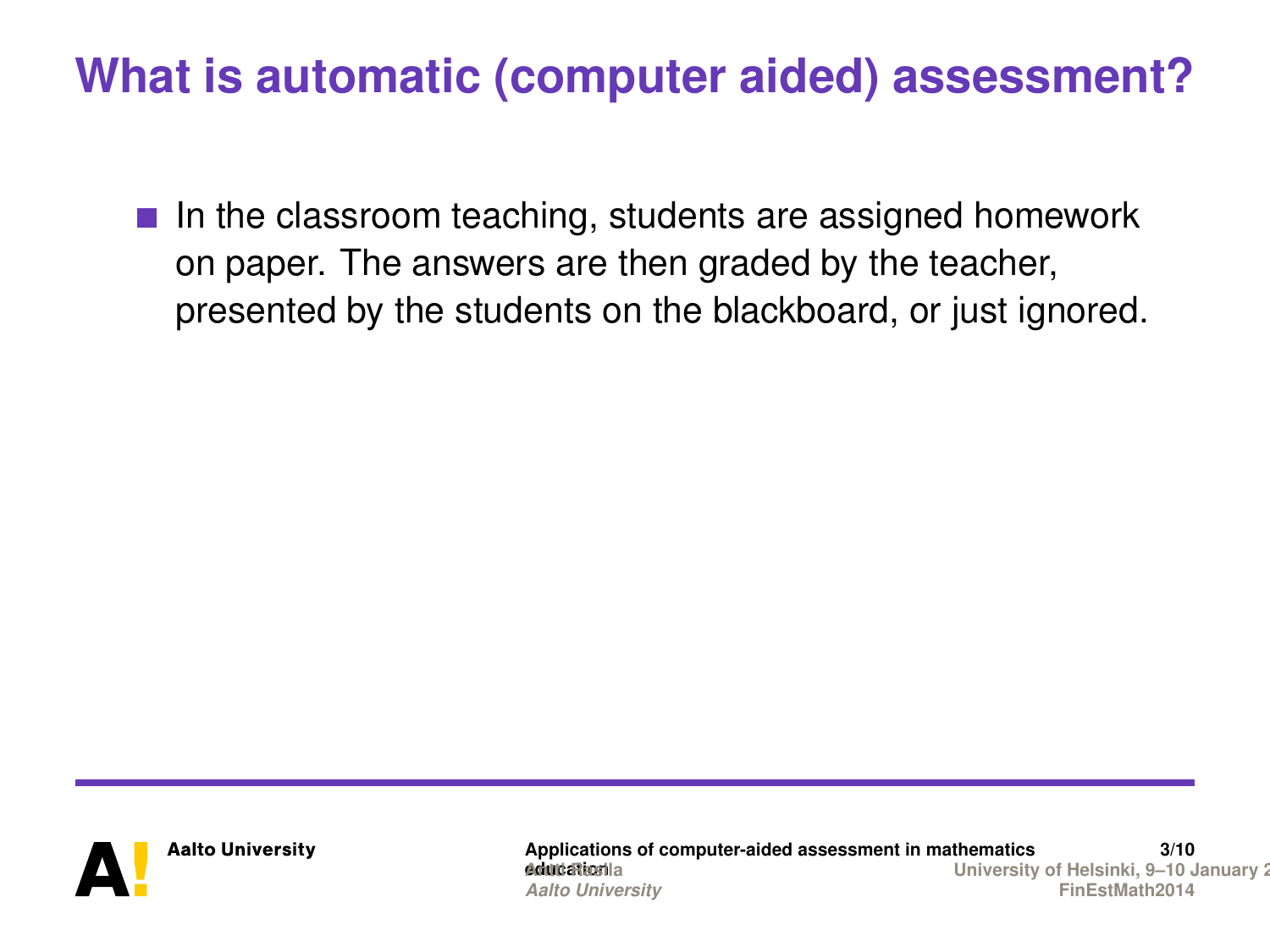- $\blacksquare$  In the classroom teaching, students are assigned homework on paper. The answers are then graded by the teacher, presented by the students on the blackboard, or just ignored.
- Automatic assessment system is computer software, which can be used for assigning the homework (or a part of it) in the internet. The solutions is then graded by the computer, which also may give the student immediate feedback on his work.



**Applications of computer-aided assessment in mathematics** *de***tucción 3/10 University of Helsinki, 9–10 January 2 Aalto University**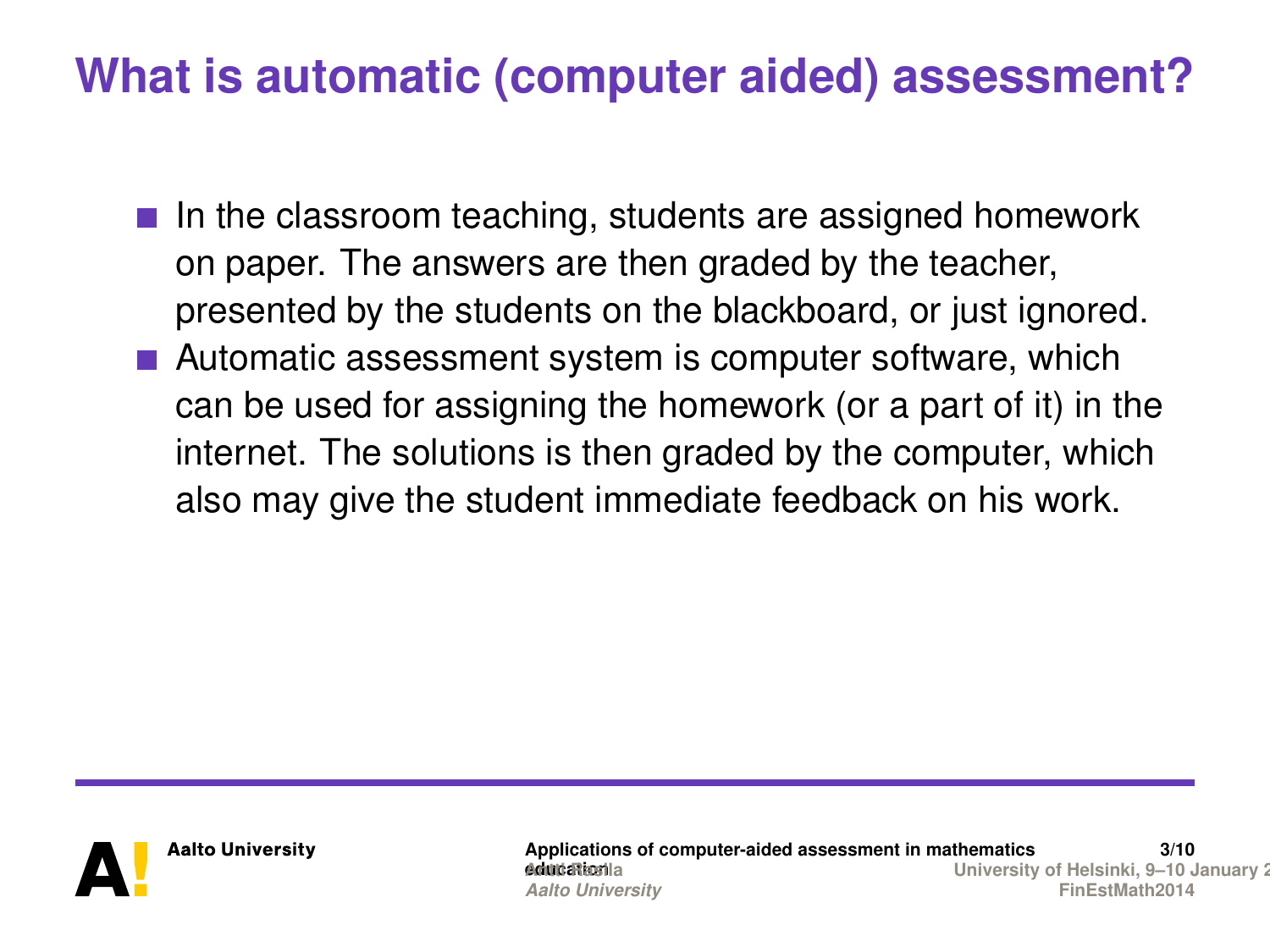- $\blacksquare$  In the classroom teaching, students are assigned homework on paper. The answers are then graded by the teacher, presented by the students on the blackboard, or just ignored.
- Automatic assessment system is computer software, which can be used for assigning the homework (or a part of it) in the internet. The solutions is then graded by the computer, which also may give the student immediate feedback on his work.
- Automatic assessment can be used in e-learning or together with traditional teaching (this is called blended learning).



**Applications of computer-aided assessment in mathematics** *de***tucción 3/10 University of Helsinki, 9–10 January 2 Aalto University**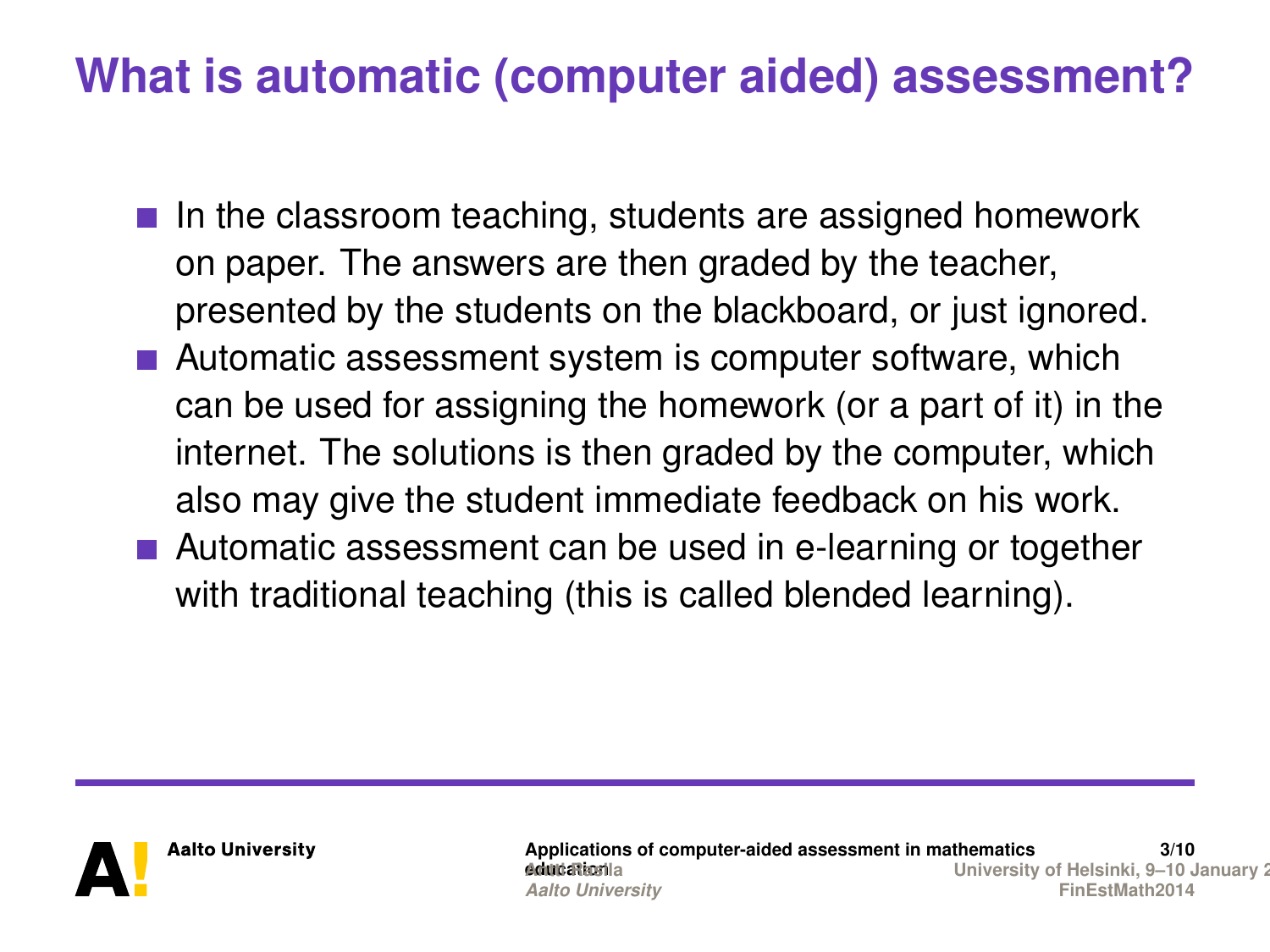- $\blacksquare$  In the classroom teaching, students are assigned homework on paper. The answers are then graded by the teacher, presented by the students on the blackboard, or just ignored.
- Automatic assessment system is computer software, which can be used for assigning the homework (or a part of it) in the internet. The solutions is then graded by the computer, which also may give the student immediate feedback on his work.
- Automatic assessment can be used in e-learning or together with traditional teaching (this is called blended learning).
- $\blacksquare$  The assessment process can be very simple (e.g. multiple choice questions), or very complex involving an artificial intelligence system. I will focus on the latter case.

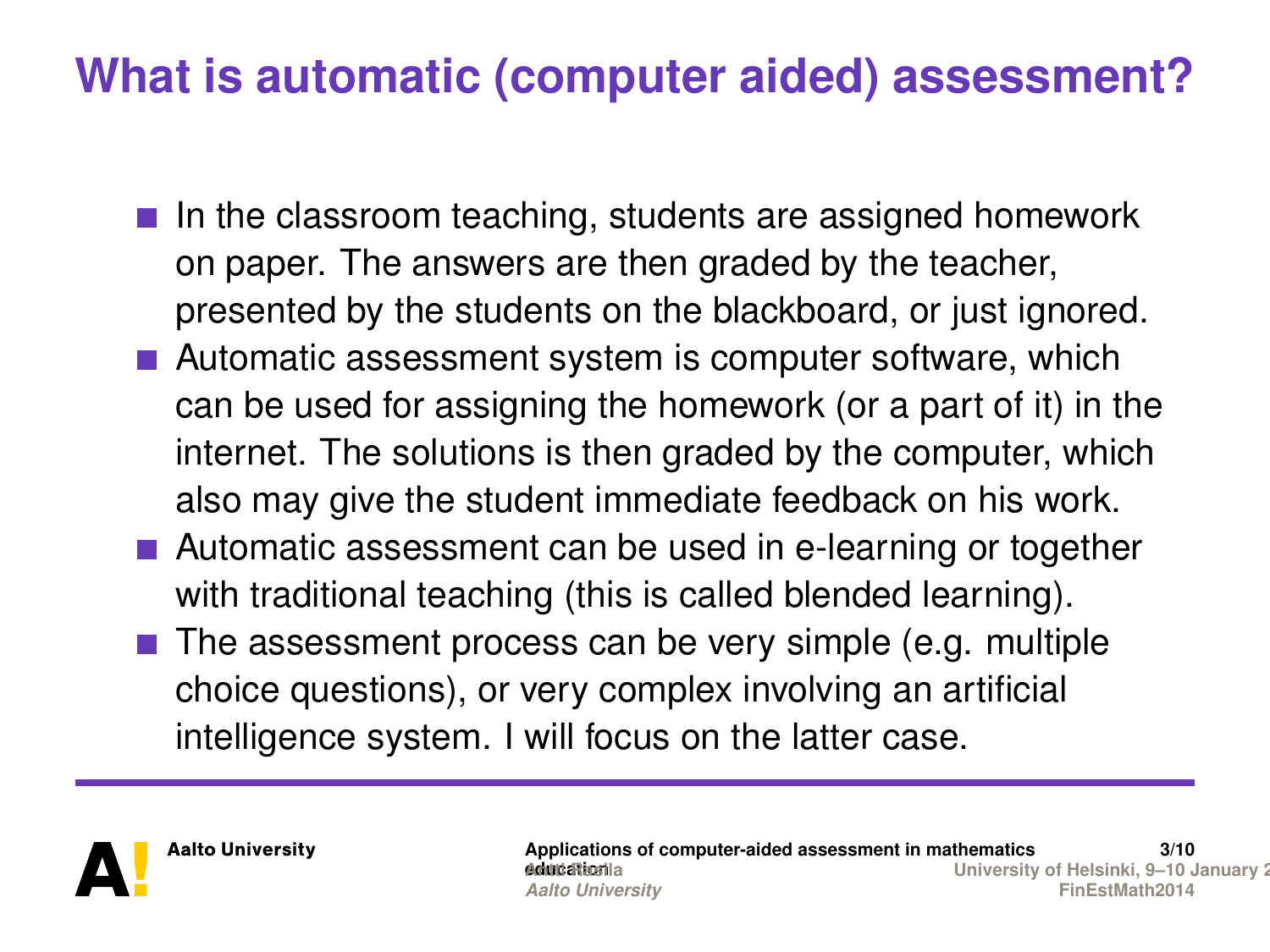# **CAA at Aalto University**



The CAA project at Aalto University was started by me in 2006. We have been mainly using a modified version of an open source software STACK originally developed by Chris Sangwin at University of Birmingham.

There is a very recent book about this topic, which contains a comprehensive review of my project:

**Chris Sangwin**, *Computer Aided Assessment of Mathematics*, 200 pages, ISBN 978-0-19-966035-3, Oxford University Press, 2013.



**Applications of computer-aided assessment in mathematics** *de***tucción 4/10 University of Helsinki, 9–10 January 2** *Aalto University* **[FinEstMath2014](#page-0-0)**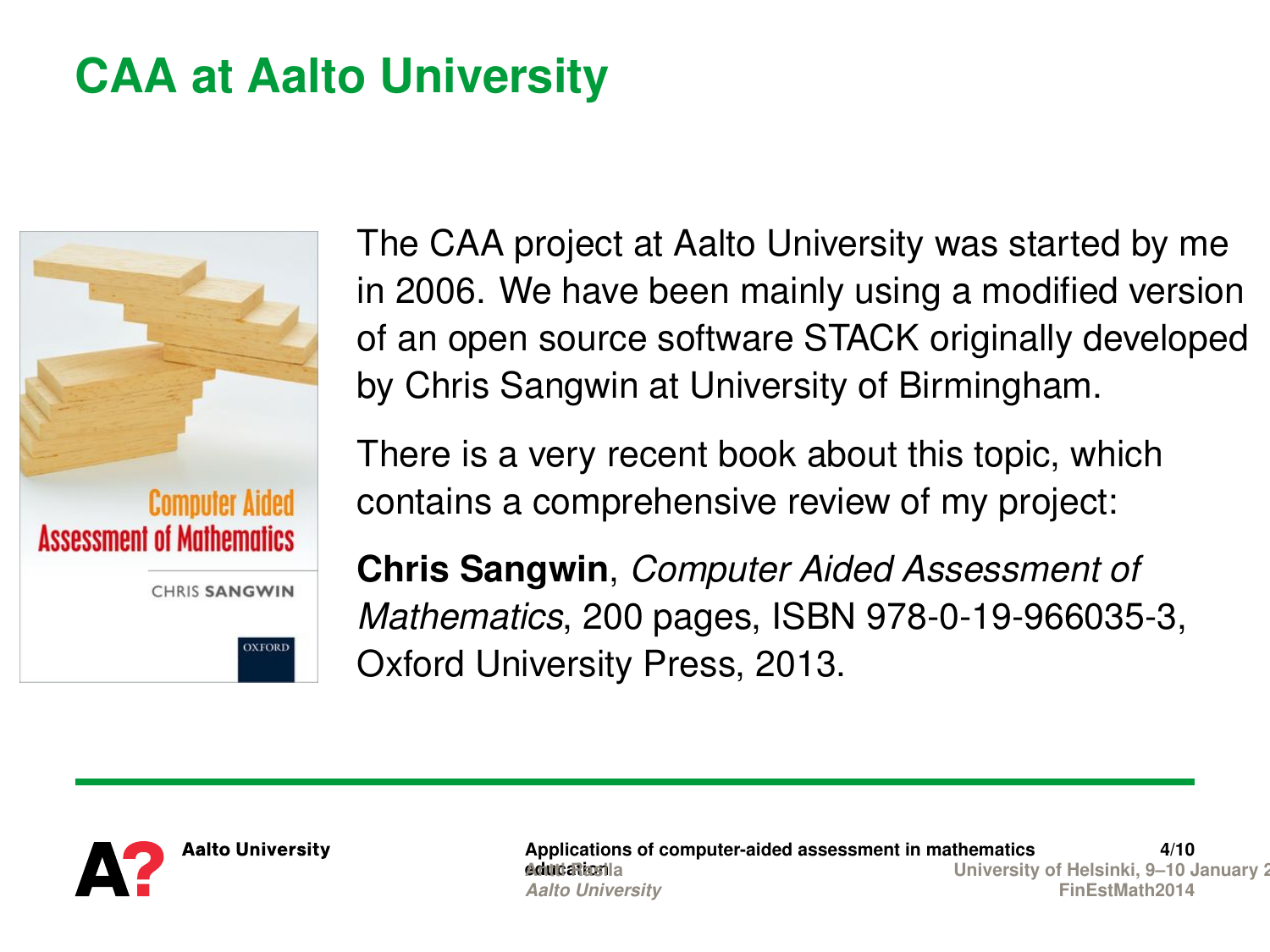$\blacksquare$  Immediate feedback: If the answer is not correct, the student can try again. Less social pressure to avoid mistakes.



**Applications of computer-aided assessment in mathematics** *doubli Rimail***a 5/10 [Antti Rasila University of He](#page-0-0)lsinki, 9–10 January 2014 Aalto University**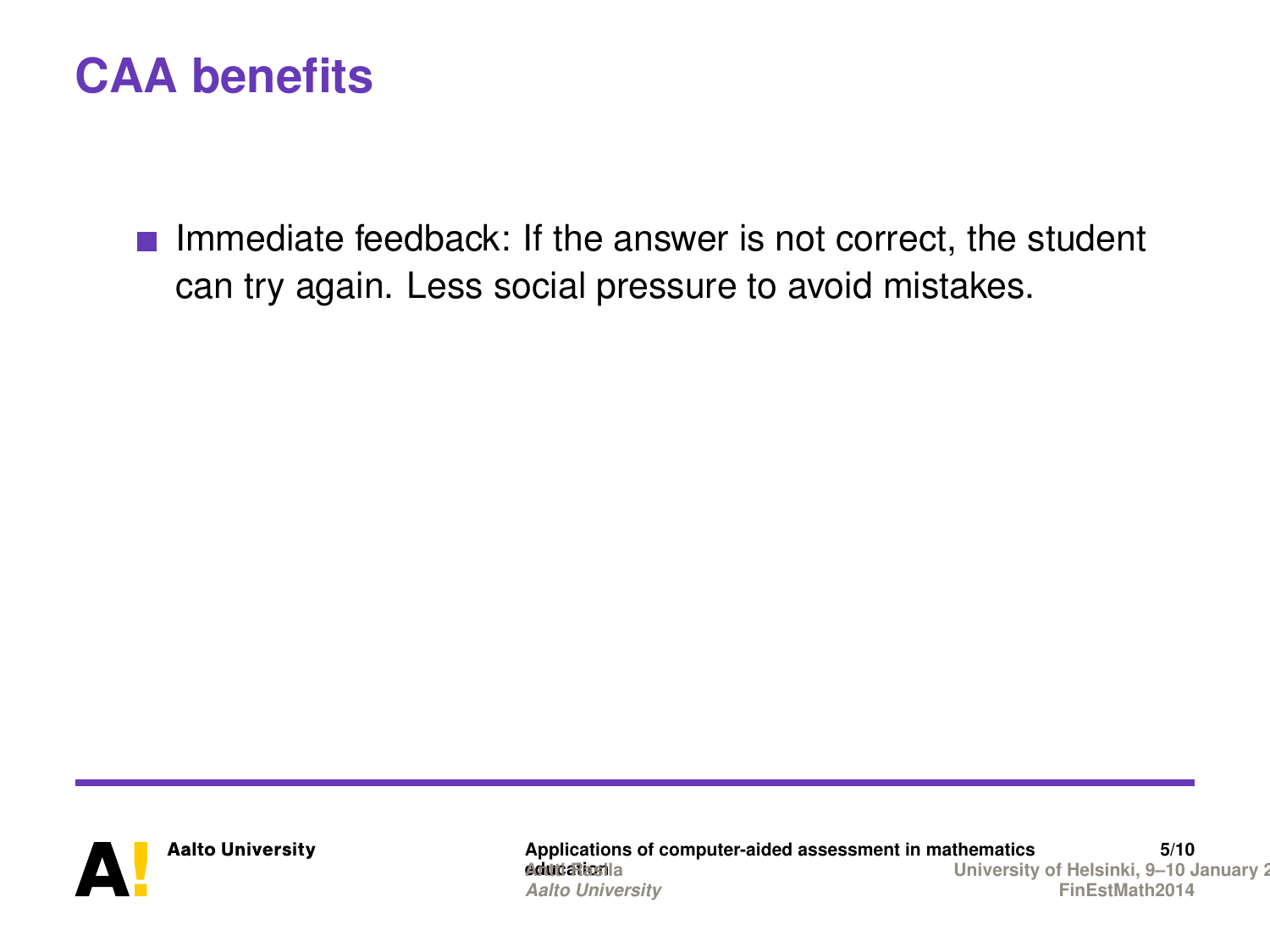- Immediate feedback: If the answer is not correct, the student can try again. Less social pressure to avoid mistakes.
- **Flexibility:** Students can work at their homes, at any time of the day.



**Applications of computer-aided assessment in mathematics** *doubli Rimail***a 5/10 [Antti Rasila University of He](#page-0-0)lsinki, 9–10 January 2014 Aalto University**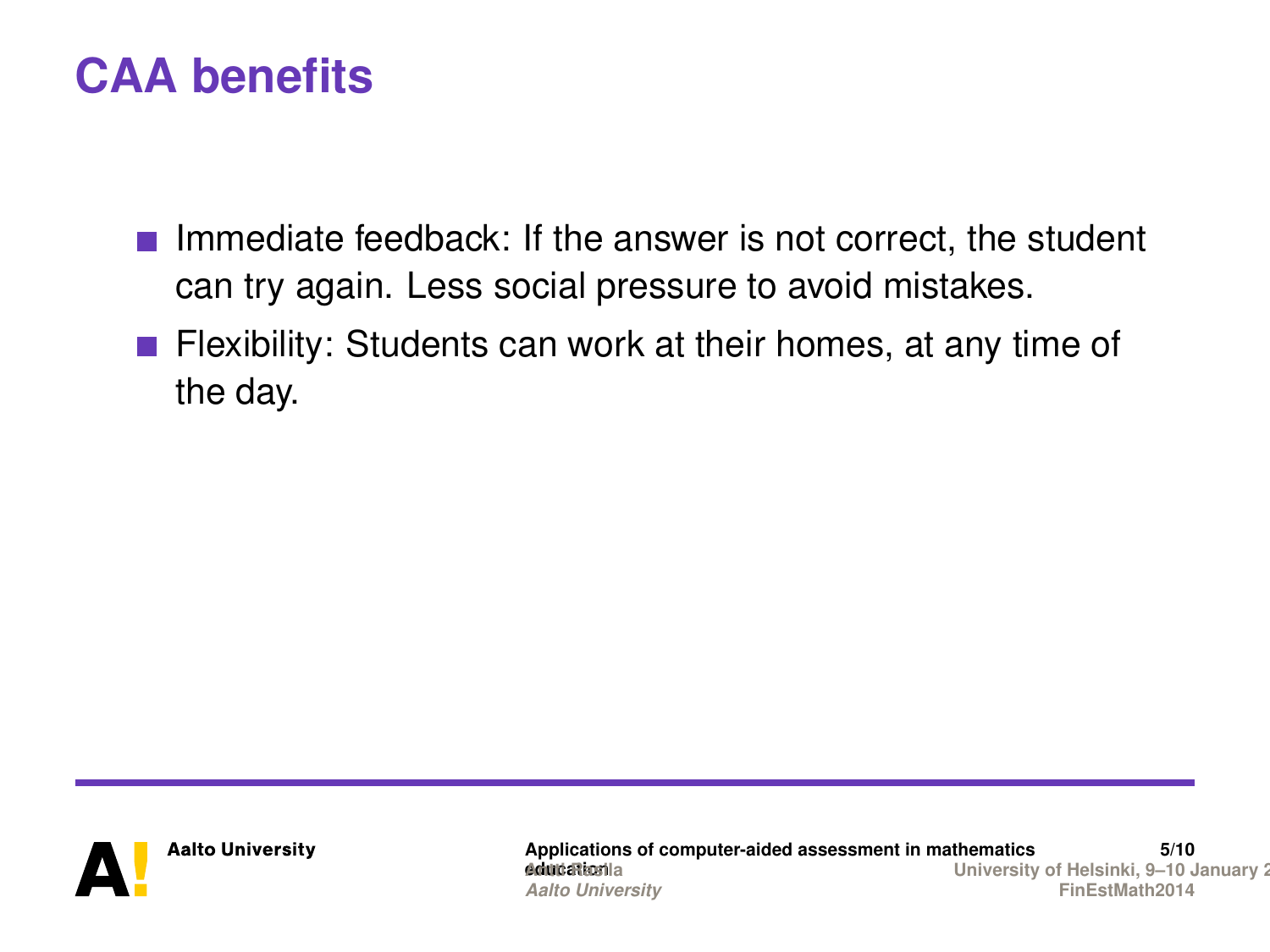- Immediate feedback: If the answer is not correct, the student can try again. Less social pressure to avoid mistakes.
- **Flexibility:** Students can work at their homes, at any time of the day.
- **Less cheating: The assignments can be randomized so that** each student gets a slightly different problem and, hence, cannot copy the solution from his friends.



**Applications of computer-aided assessment in mathematics** *de***ucción 5/10 University of Helsinki, 9–10 January 2** *Aalto University* **[FinEstMath2014](#page-0-0)**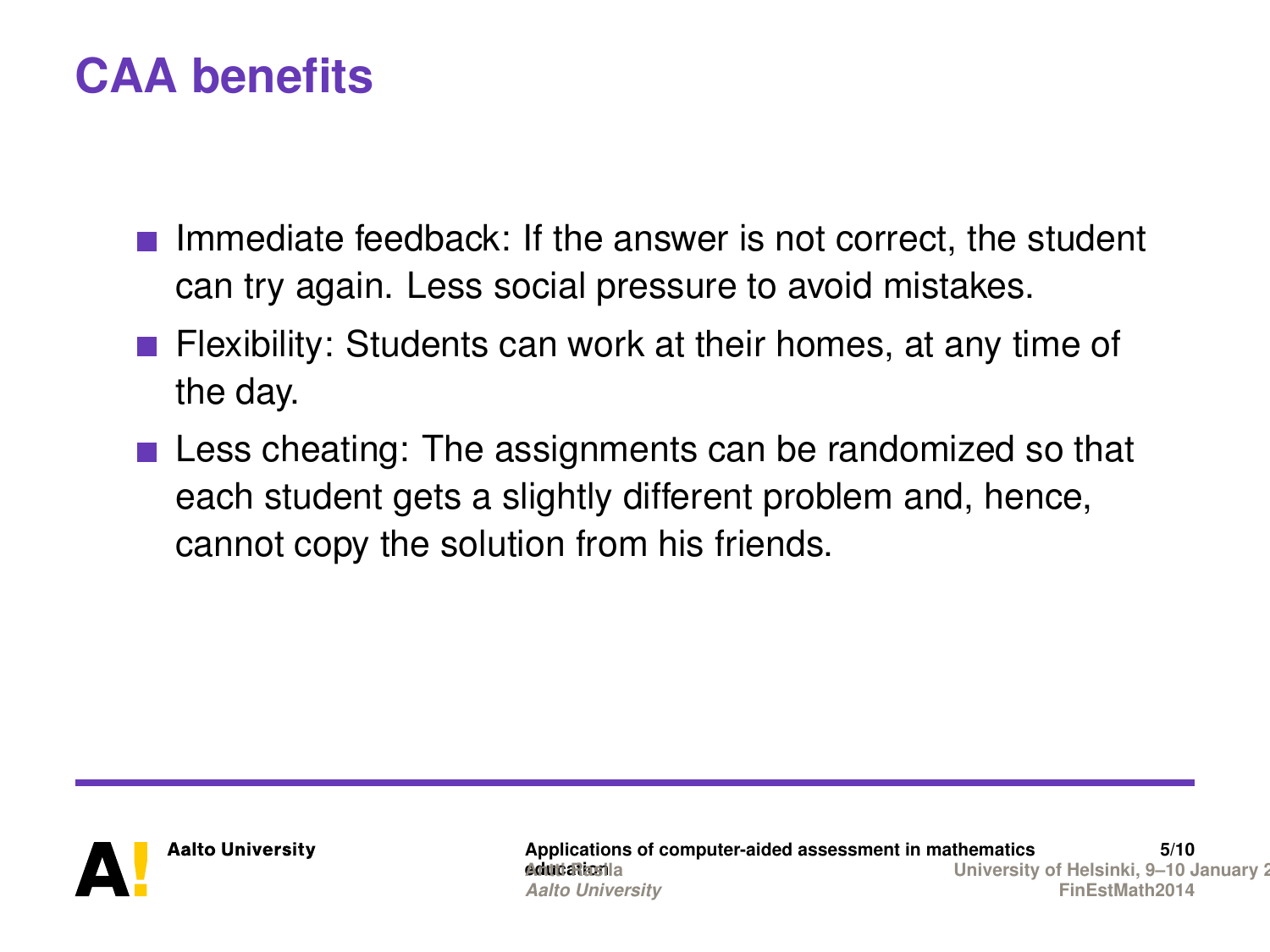- Immediate feedback: If the answer is not correct, the student can try again. Less social pressure to avoid mistakes.
- **Flexibility:** Students can work at their homes, at any time of the day.
- $\blacksquare$  Less cheating: The assignments can be randomized so that each student gets a slightly different problem and, hence, cannot copy the solution from his friends.
- Diagnostic database: Student progress can be monitored in real time and also in the long term.

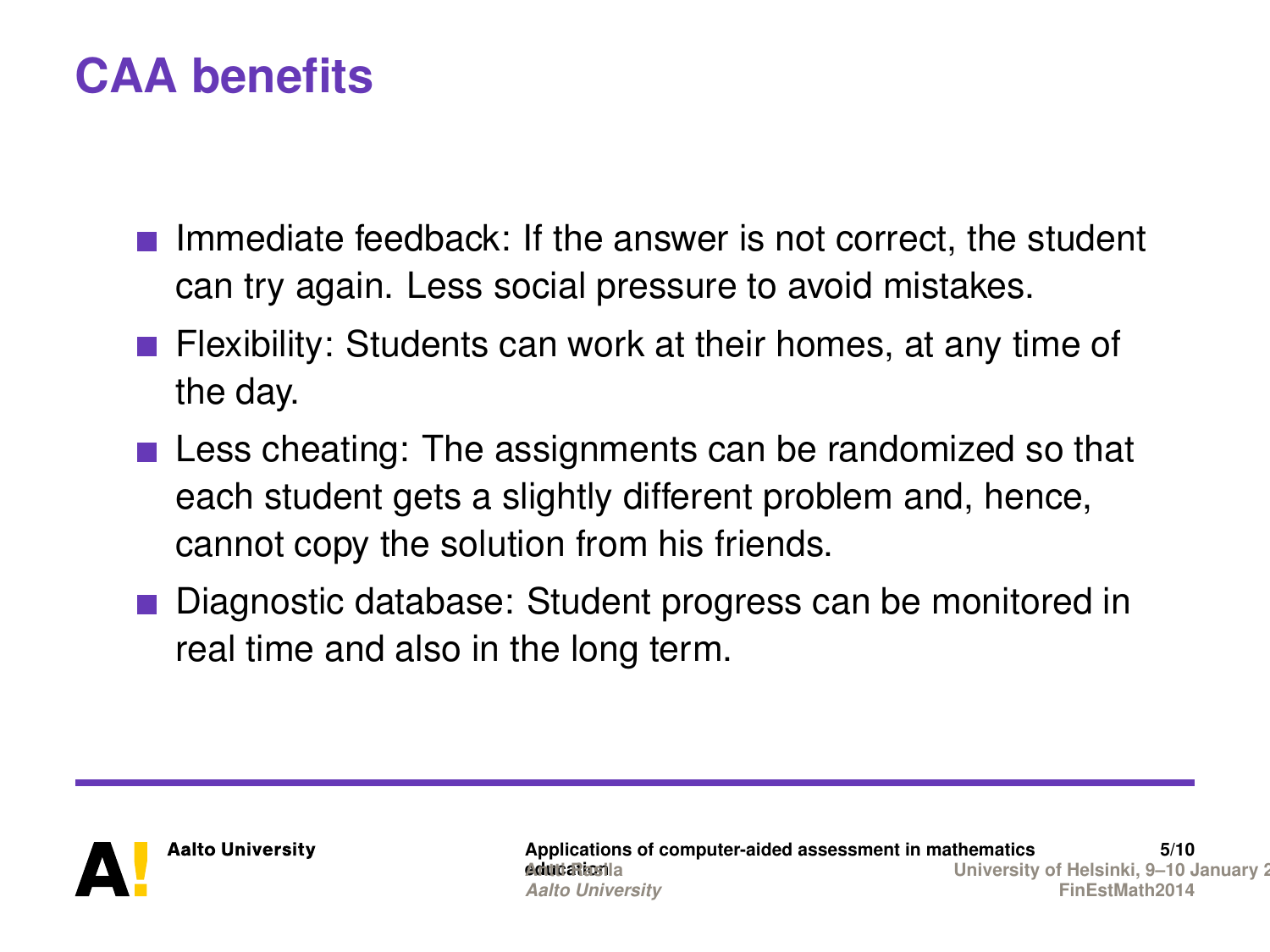- Immediate feedback: If the answer is not correct, the student can try again. Less social pressure to avoid mistakes.
- **Figure 1** Flexibility: Students can work at their homes, at any time of the day.
- $\blacksquare$  Less cheating: The assignments can be randomized so that each student gets a slightly different problem and, hence, cannot copy the solution from his friends.
- Diagnostic database: Student progress can be monitored in real time and also in the long term.
- Cost savings, less work to teachers (in the long run).

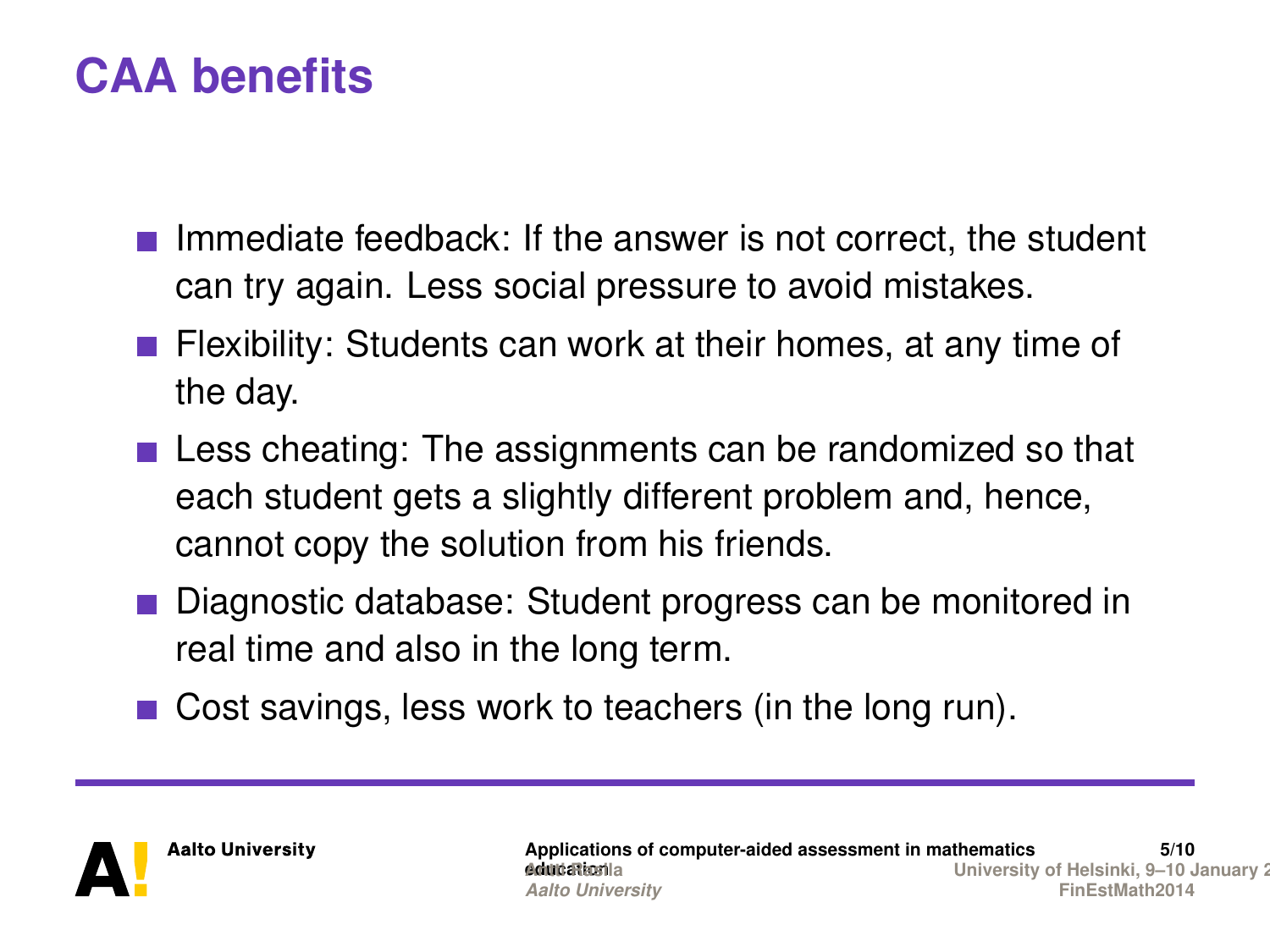■ Weekly exercise assignments for engineering students.



**Applications of computer-aided assessment in mathematics** *doublishing*ila **6/10 [Antti Rasila University of He](#page-0-0)lsinki, 9–10 January 2014 Aalto University**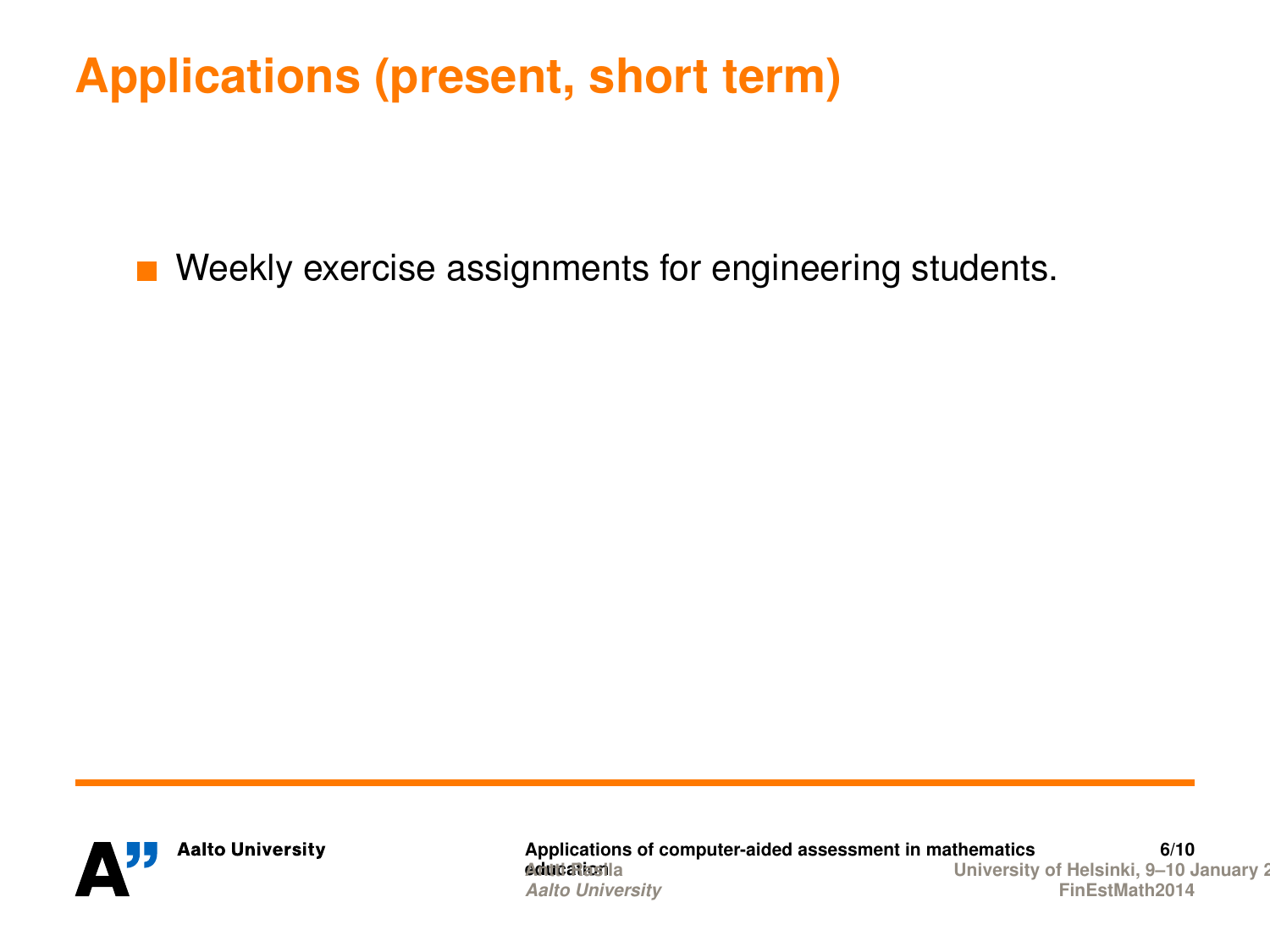- Weekly exercise assignments for engineering students.
- **B** Self-study materials (for example, for preparing examinations).



**Applications of computer-aided assessment in mathematics** *doubli Rimail***a 6/10 [Antti Rasila University of He](#page-0-0)lsinki, 9–10 January 2014 Aalto University**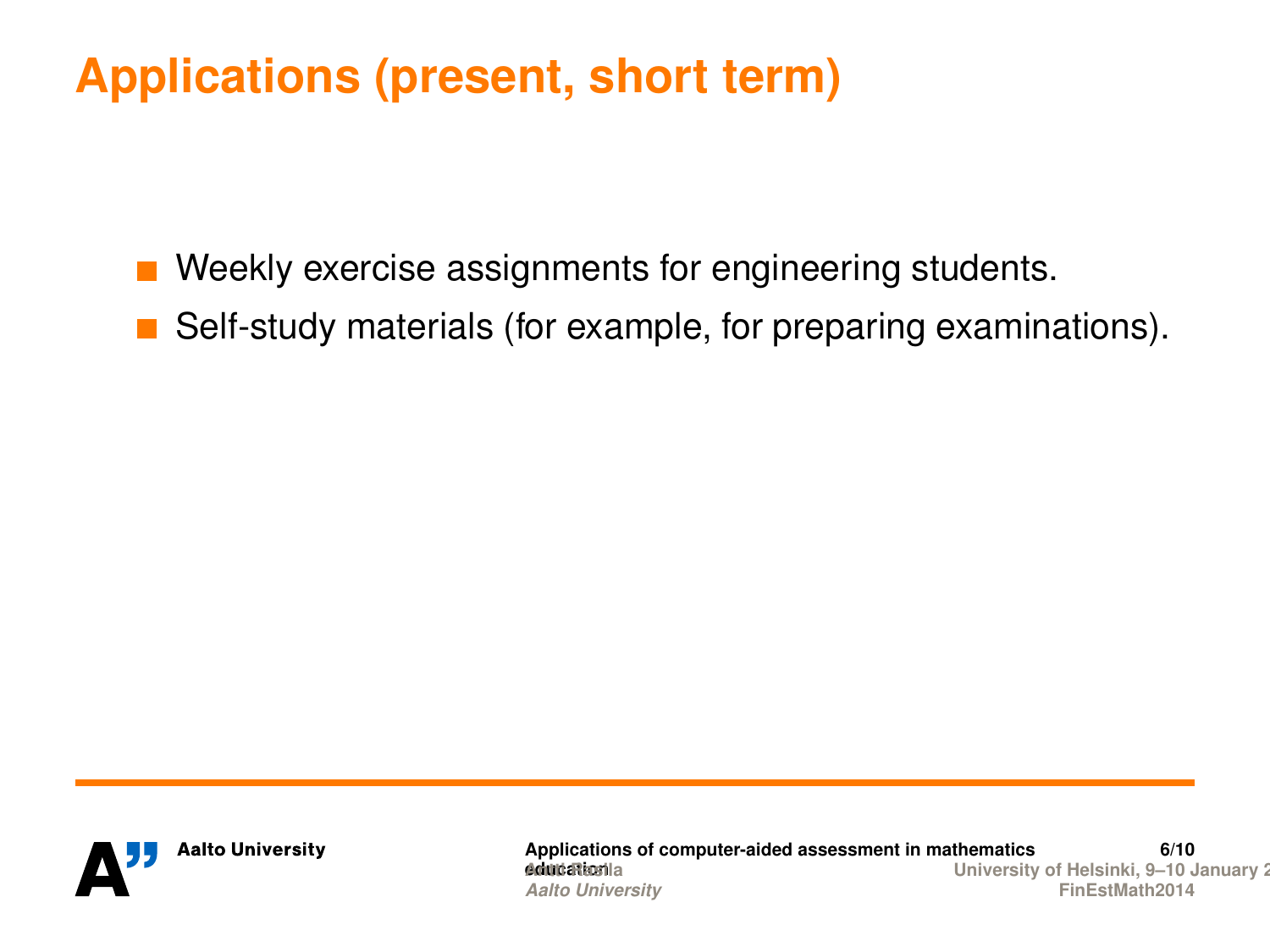■ Weekly exercise assignments for engineering students. Self-study materials (for example, for preparing examinations).

Distance learning.



**Applications of computer-aided assessment in mathematics** *doubli Rimail***a 6/10 [Antti Rasila University of He](#page-0-0)lsinki, 9–10 January 2014 Aalto University**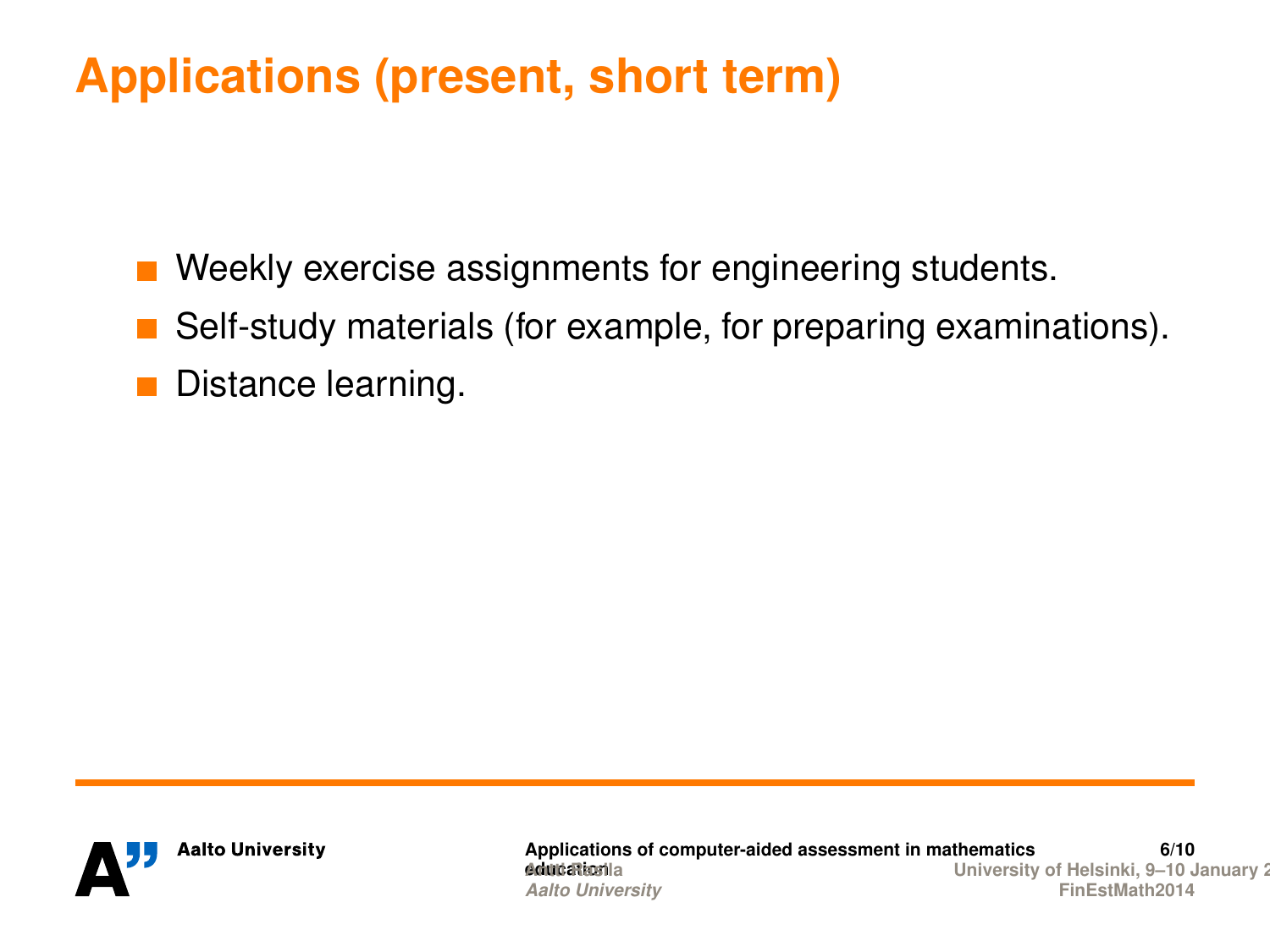- Weekly exercise assignments for engineering students.
- Self-study materials (for example, for preparing examinations).
- **Distance learning.**
- Diagnostic testing for new students: information for both students and for planning the teaching.

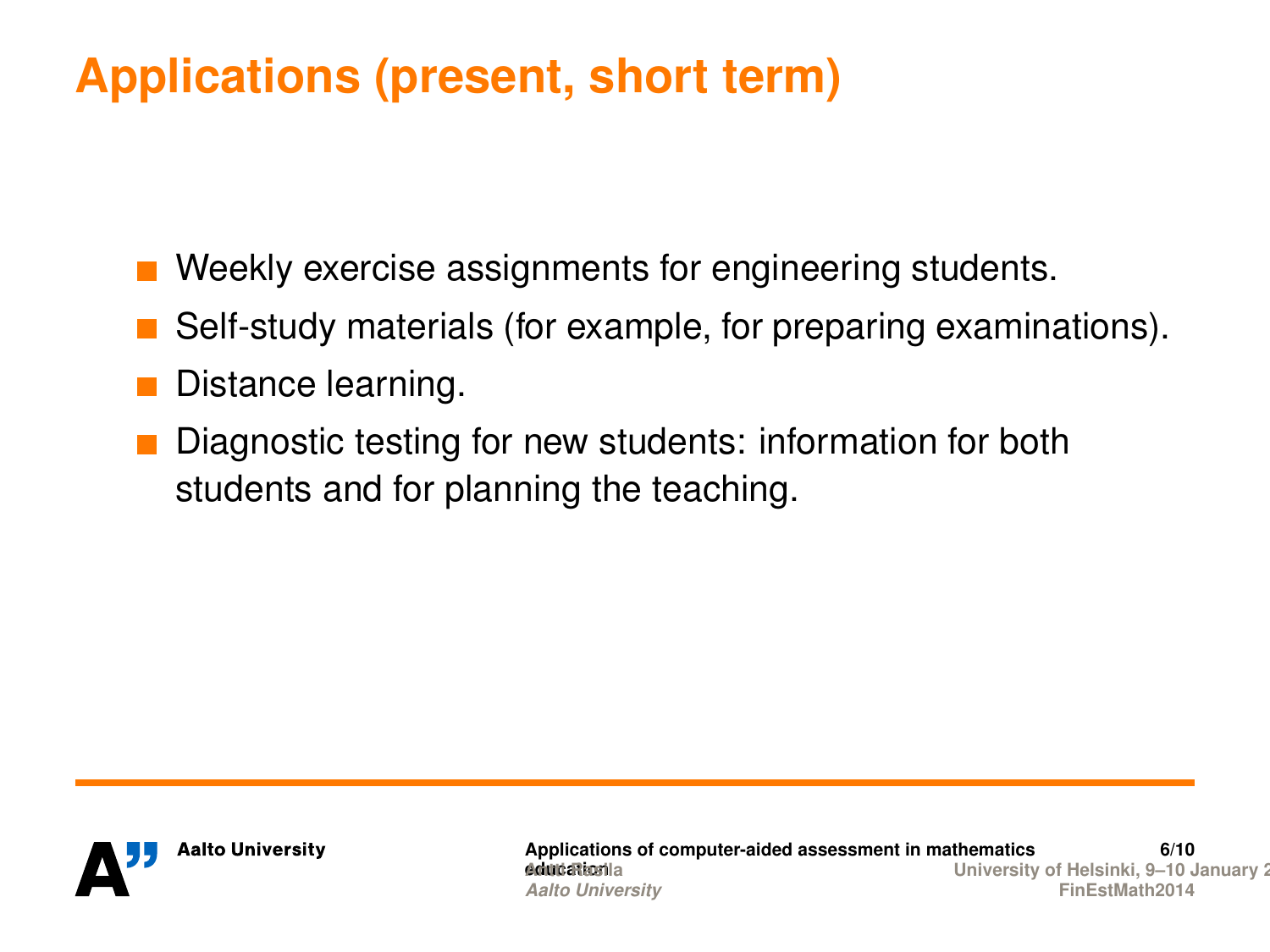- Weekly exercise assignments for engineering students.
- Self-study materials (for example, for preparing examinations).
- **Distance learning.**
- Diagnostic testing for new students: information for both students and for planning the teaching.
- $\blacksquare$  Fair year to year comparisons.

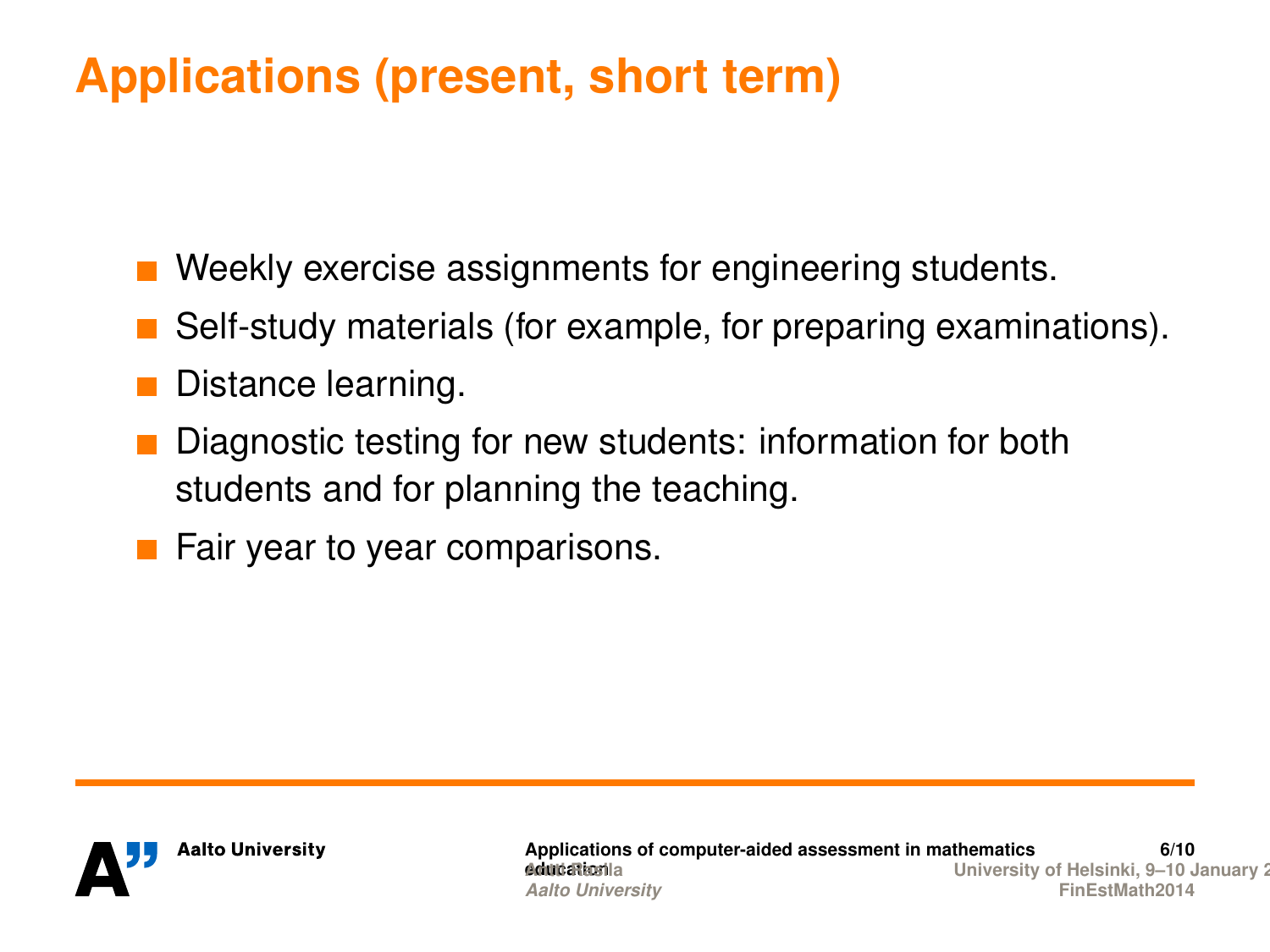- Weekly exercise assignments for engineering students.
- Self-study materials (for example, for preparing examinations).
- **Distance learning.**
- Diagnostic testing for new students: information for both students and for planning the teaching.
- $\blacksquare$  Fair year to year comparisons.
- Deep data analysis for tracking learning processes.

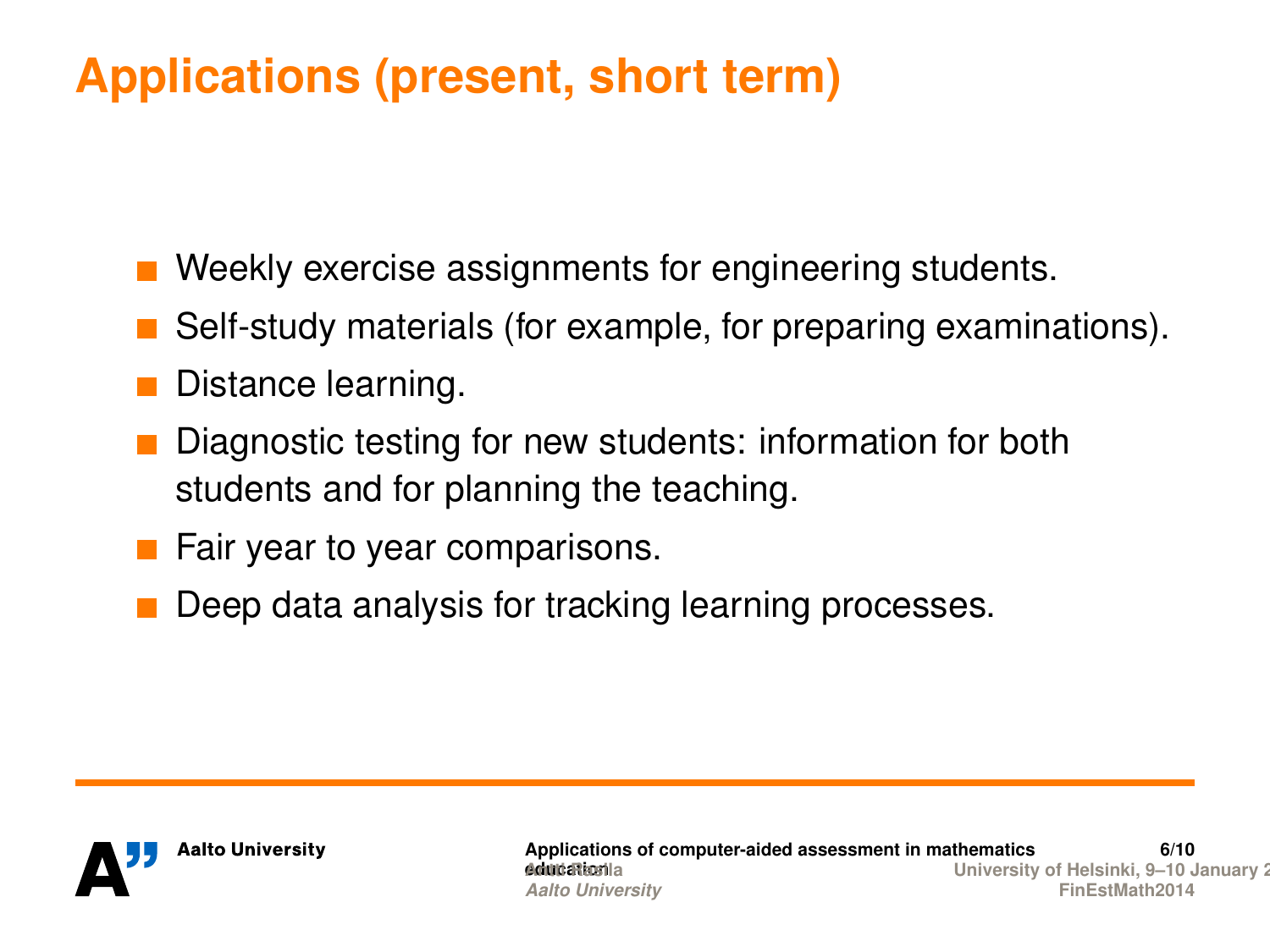- Weekly exercise assignments for engineering students.
- Self-study materials (for example, for preparing examinations).
- **Distance learning.**
- Diagnostic testing for new students: information for both students and for planning the teaching.
- $\blacksquare$  Fair year to year comparisons.
- Deep data analysis for tracking learning processes.
- **More realistic assignments.**

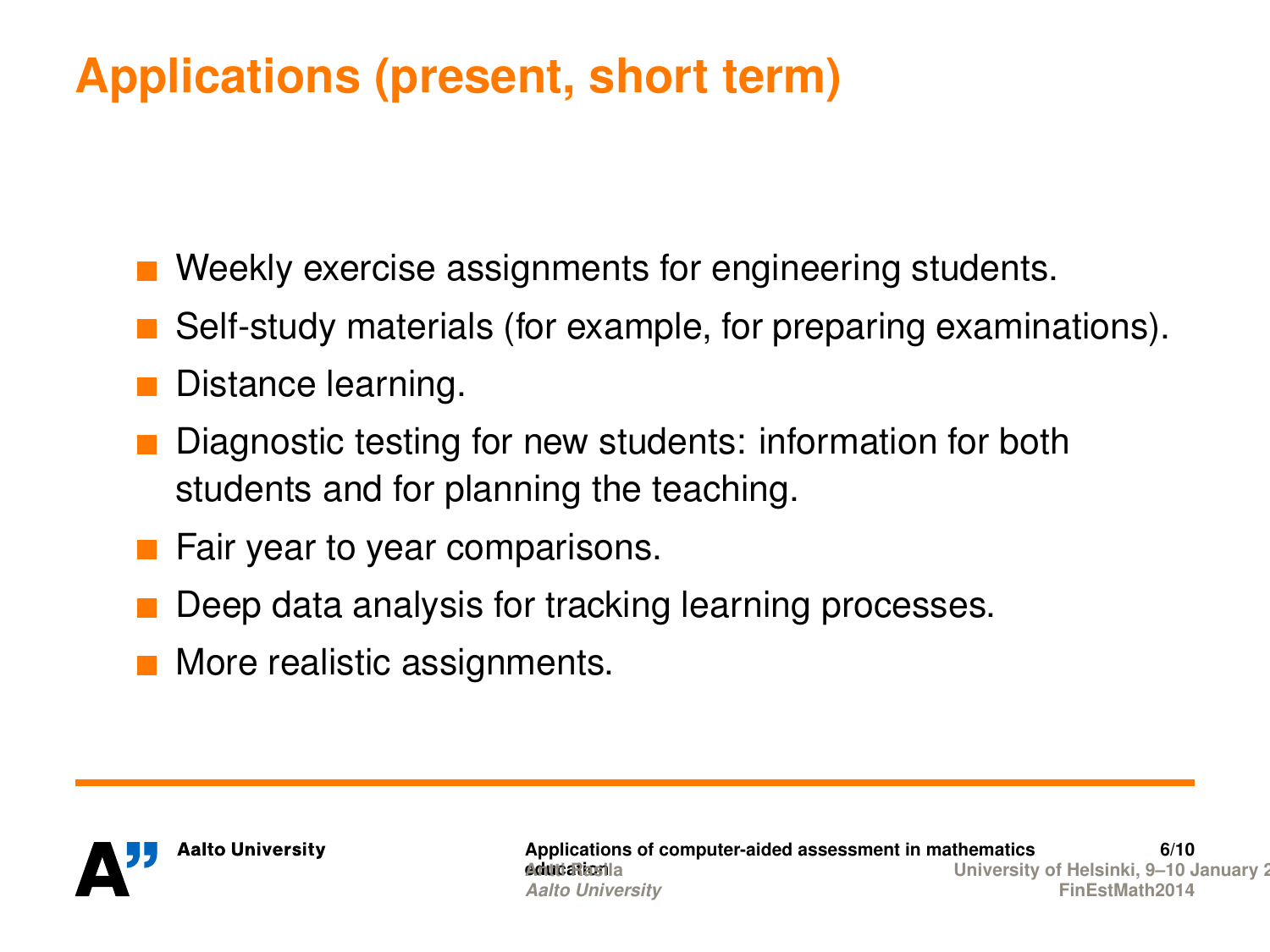#### **Case: European Union project S3M2**

■ Support Successful Student Mobility with MUMIE" (S3M2) is a project supply online courses for better preparation for university studies in mathematical core competencies by developing web-based bridge materials for students with different backgrounds and nationalities.



**Applications of computer-aided assessment in mathematics** *doubli Rimail***a 7/10 University of Helsinki, 9–10 January 2** *Aalto University* **[FinEstMath2014](#page-0-0)**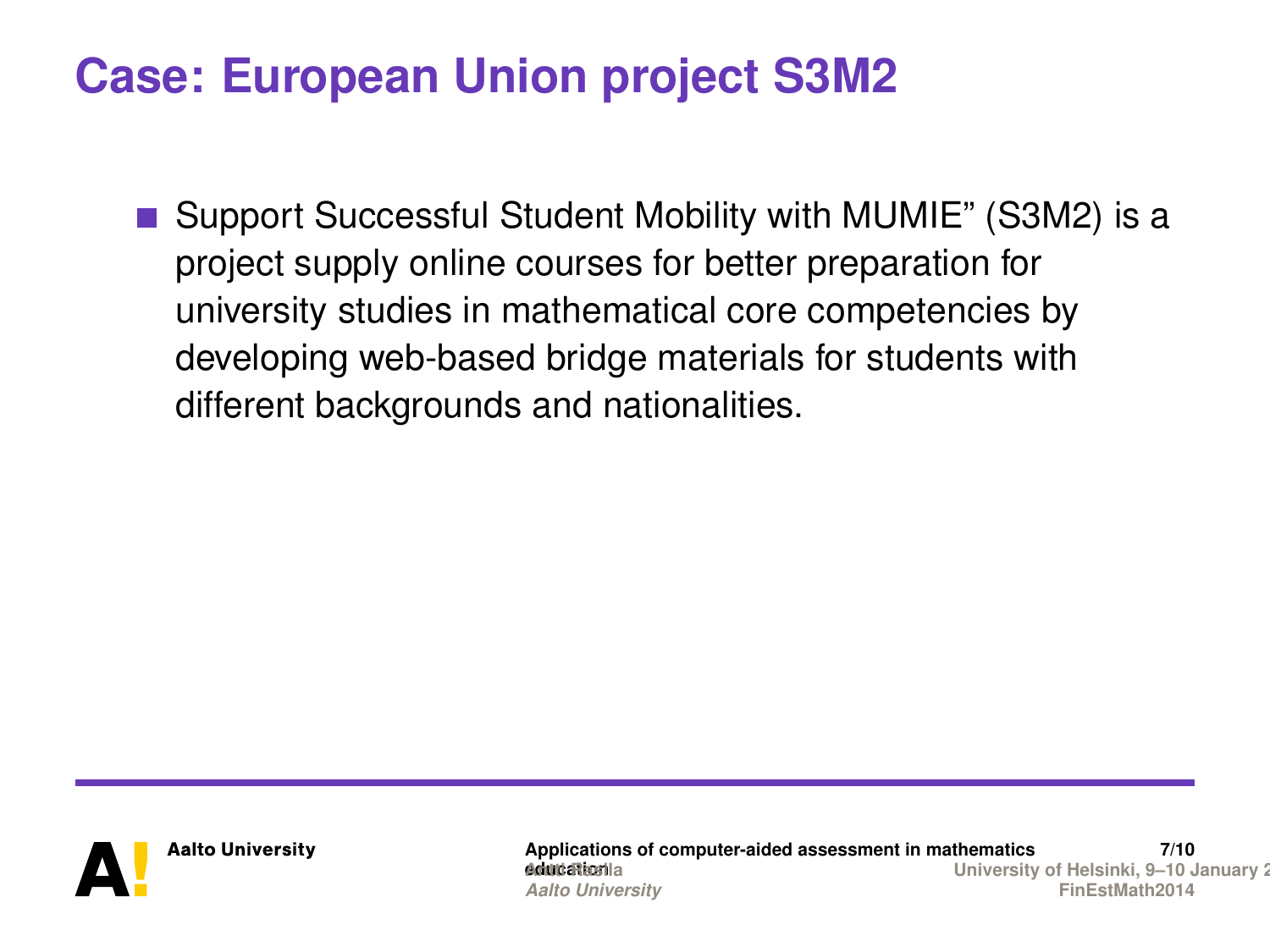#### **Case: European Union project S3M2**

- Support Successful Student Mobility with MUMIE" (S3M2) is a project supply online courses for better preparation for university studies in mathematical core competencies by developing web-based bridge materials for students with different backgrounds and nationalities.
- **Bridges into B/MSc programs for STEM students and sets a** benchmark for successfully studying at leading European universities.



**Applications of computer-aided assessment in mathematics** *de***tuccional 7/10 University of Helsinki, 9–10 January 2** *Aalto University* **[FinEstMath2014](#page-0-0)**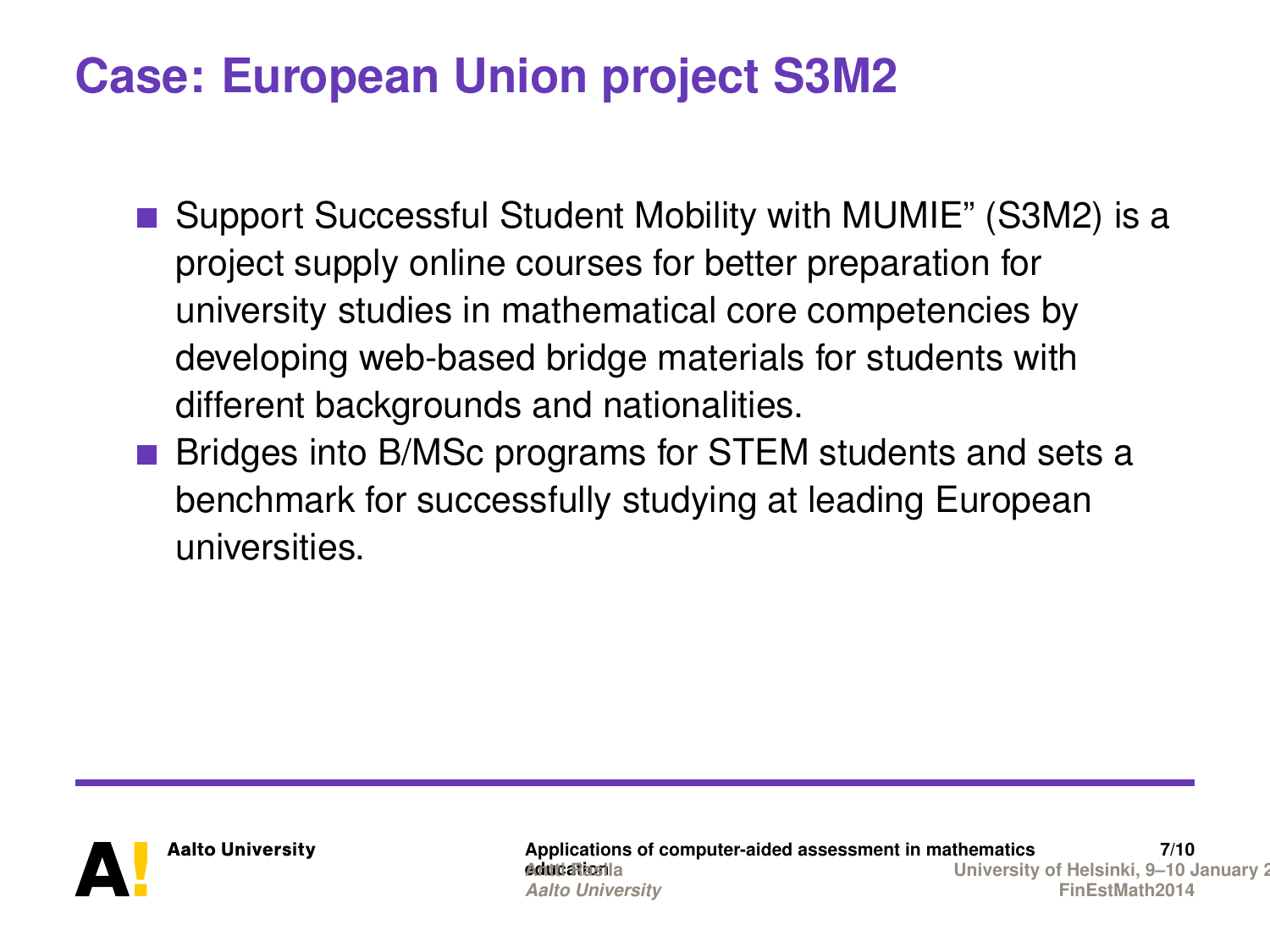## **Case: European Union project S3M2**

- Support Successful Student Mobility with MUMIE" (S3M2) is a project supply online courses for better preparation for university studies in mathematical core competencies by developing web-based bridge materials for students with different backgrounds and nationalities.
- **Bridges into B/MSc programs for STEM students and sets a** benchmark for successfully studying at leading European universities.
- Geared towards students from high school, students having completed a bachelor degree at a European or Non-European university as well as persons interested in furthering their professional education.

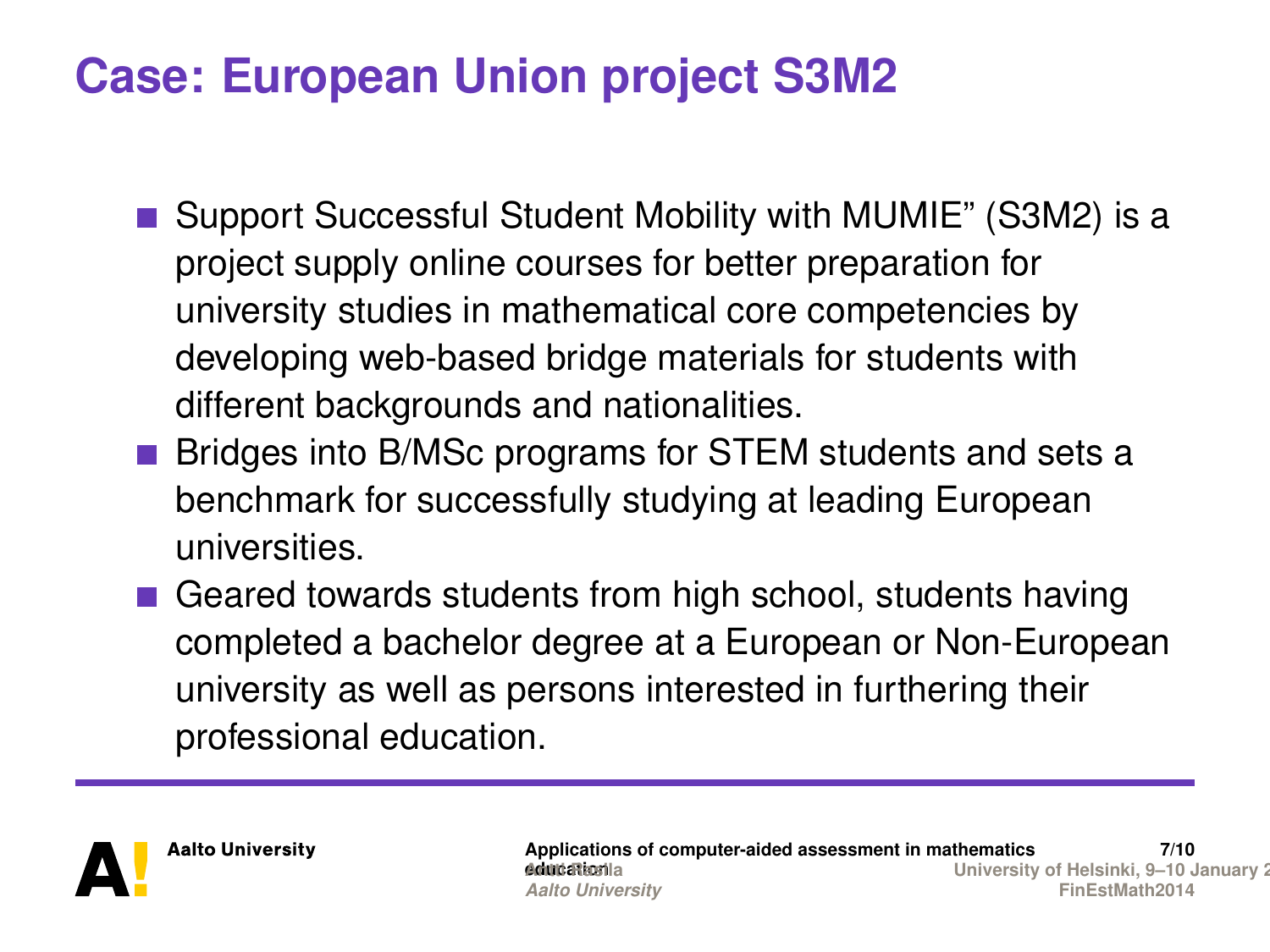Guided, nonlinear work flows:



**Applications of computer-aided assessment in mathematics deuch Riverila 8/10 [Antti Rasila University of He](#page-0-0)lsinki, 9–10 January 2014 Aalto University**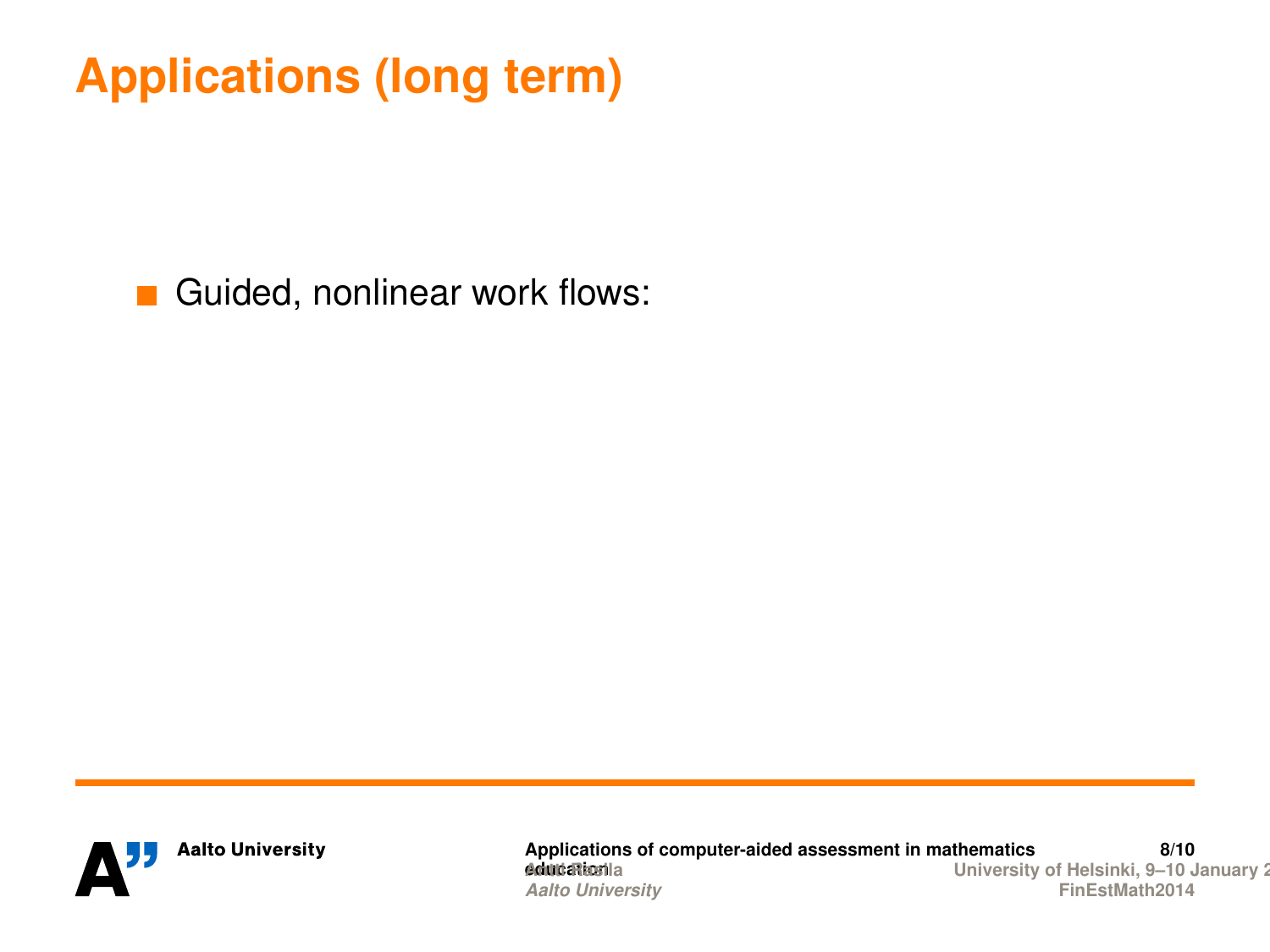#### Guided, nonlinear work flows:

Computerized adaptive testing (CAT).  $\mathcal{L}_{\mathcal{A}}$ 



**Applications of computer-aided assessment in mathematics** *doublishing*ila **8/10 [Antti Rasila University of He](#page-0-0)lsinki, 9–10 January 2014 Aalto University**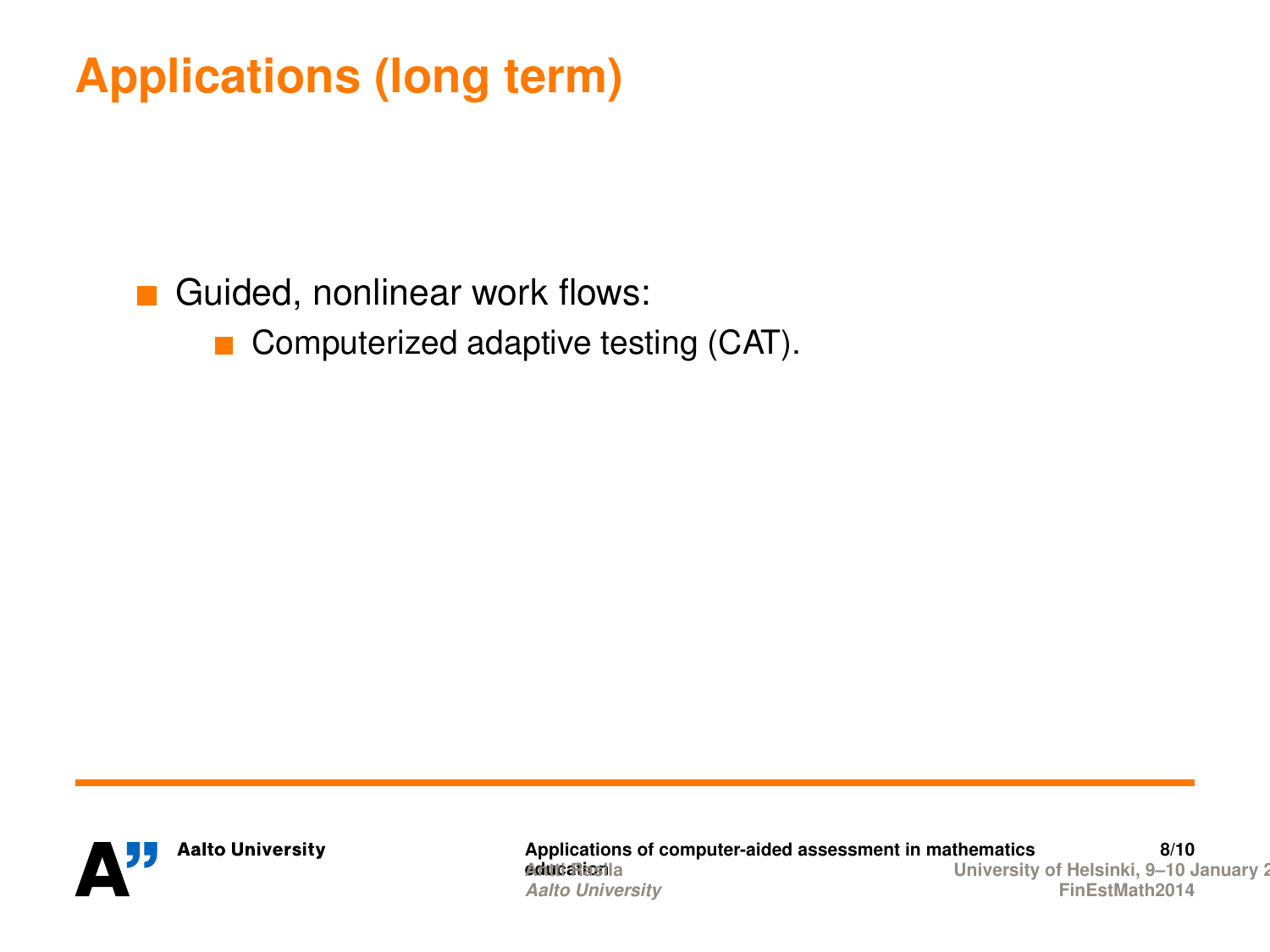Guided, nonlinear work flows:

- Computerized adaptive testing (CAT).
- Adaptive exercise assignments (assignments are given based on the past performance).



**Applications of computer-aided assessment in mathematics** *doubli Rimail***a 8/10 [Antti Rasila University of He](#page-0-0)lsinki, 9–10 January 2014 Aalto University**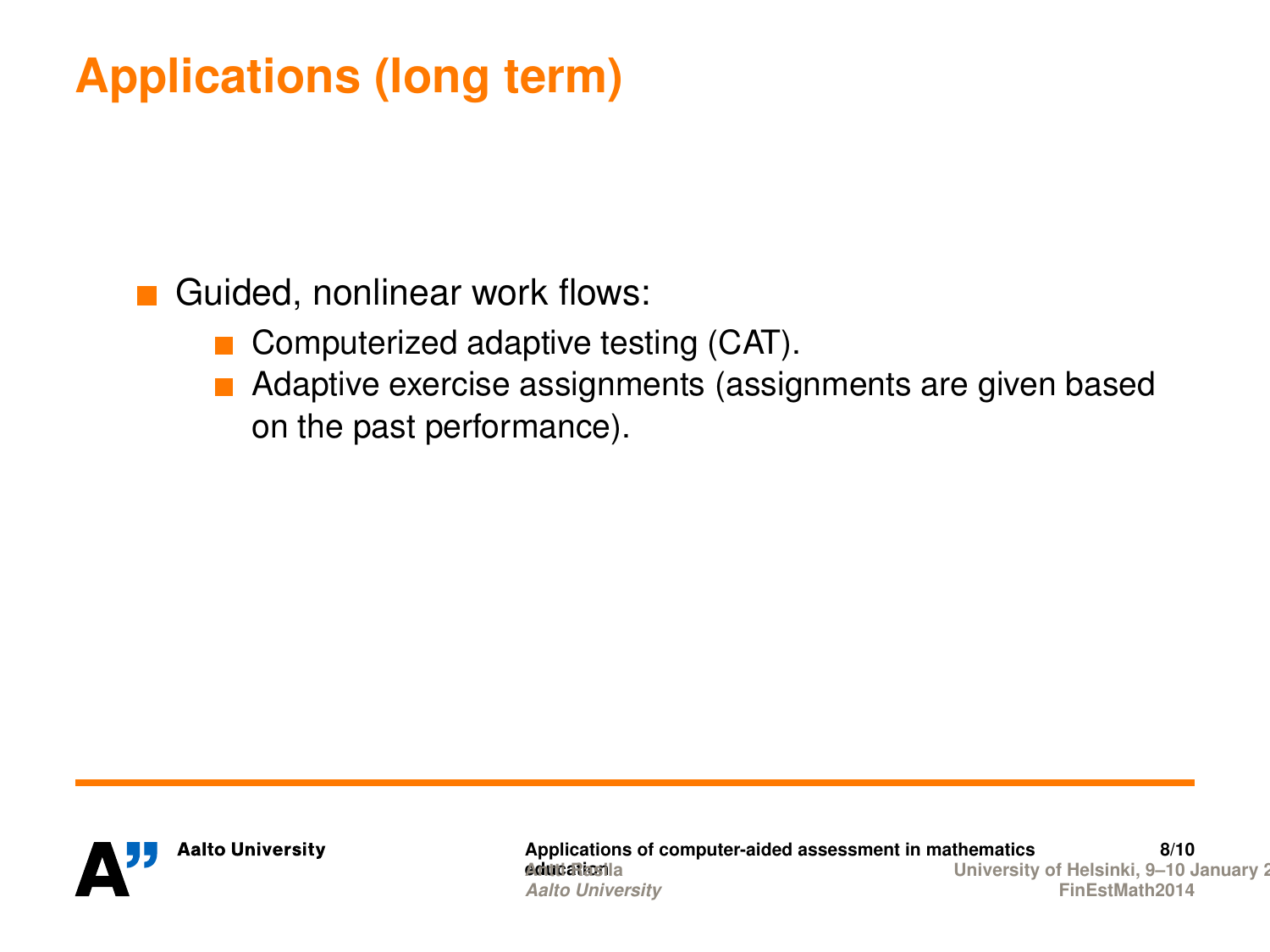Guided, nonlinear work flows:

- Computerized adaptive testing (CAT).
- Adaptive exercise assignments (assignments are given based on the past performance).
- Game-like assignment flows (i.e. demonstrating competences through simulation).



**Applications of computer-aided assessment in mathematics deuchi Riverila 8/10 University of Helsinki, 9–10 January 2** *Aalto University* **[FinEstMath2014](#page-0-0)**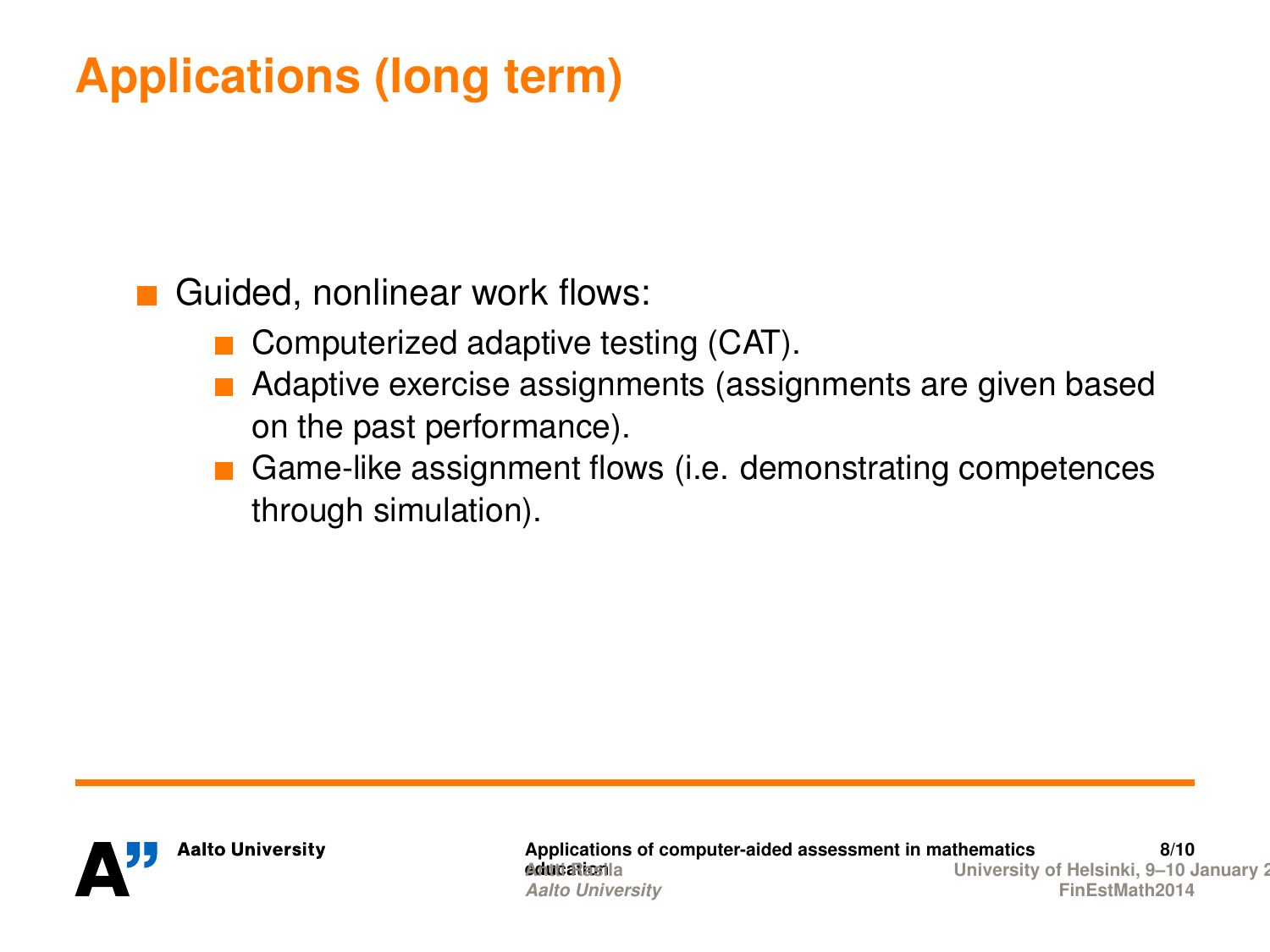Guided, nonlinear work flows:

- Computerized adaptive testing (CAT).
- Adaptive exercise assignments (assignments are given based on the past performance).
- Game-like assignment flows (i.e. demonstrating competences through simulation).

■ Large scale computer-guided online courses.

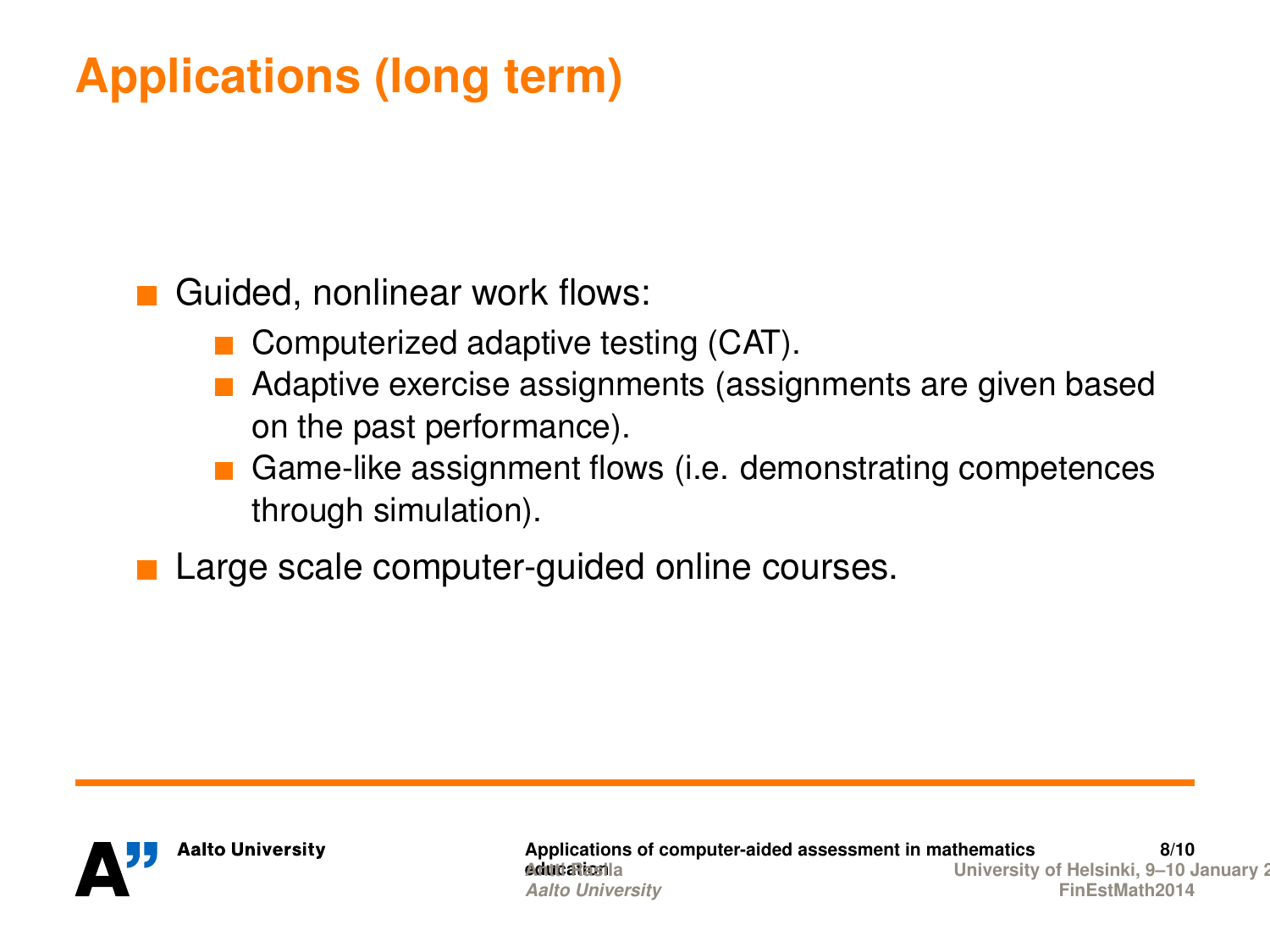Guided, nonlinear work flows:

- Computerized adaptive testing (CAT).
- Adaptive exercise assignments (assignments are given based on the past performance).
- Game-like assignment flows (i.e. demonstrating competences through simulation).
- Large scale computer-guided online courses.
- Weak/slow interactive information flows.

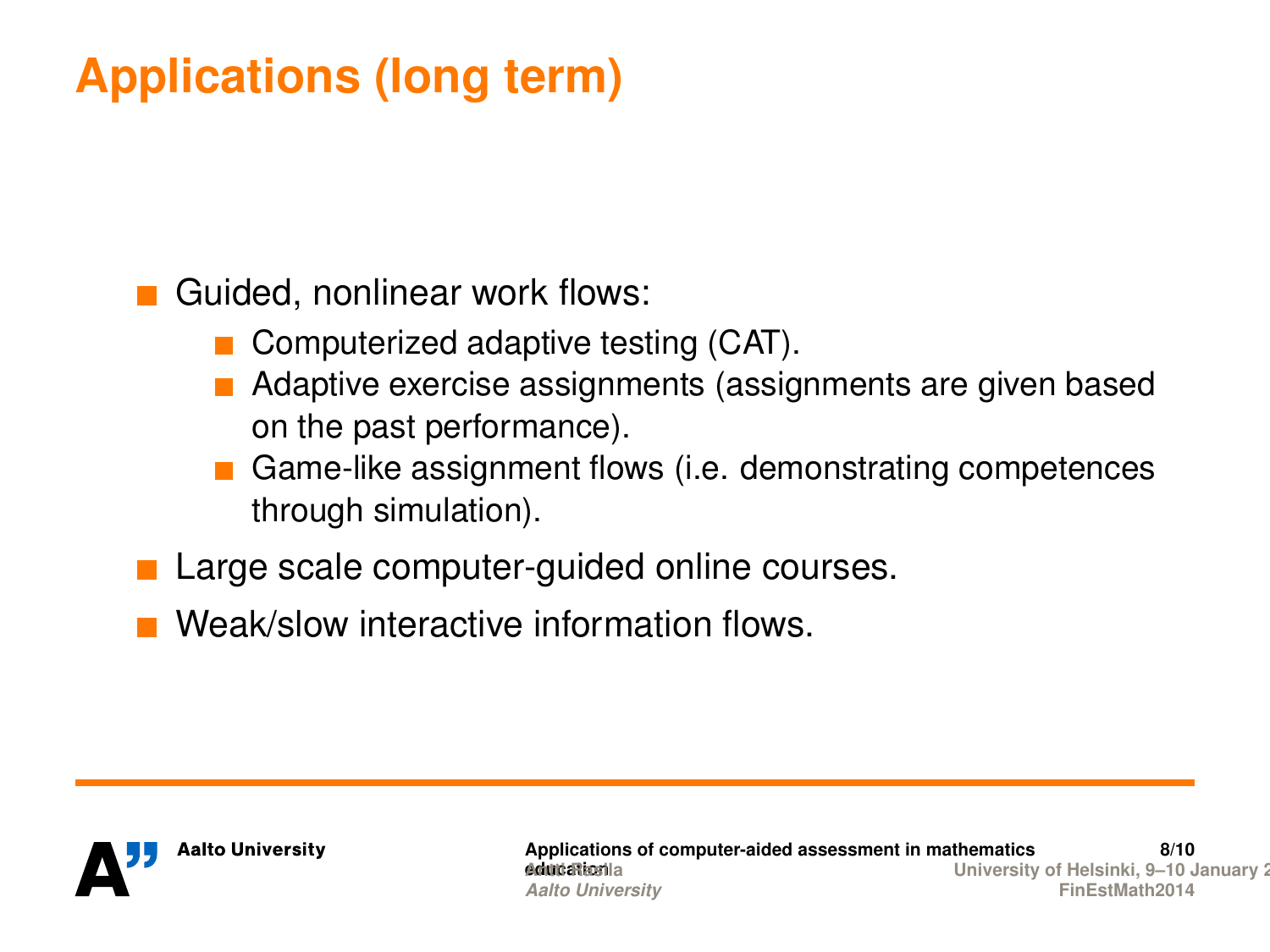#### **References**

- [1] H. Majander, A. Rasila: Experiences of continuous formative assessment in engineering mathematics. In Tutkimus suuntaamassa 2010-luvun matemaattisen aineiden opetusta, 197–214, Tampere University Press, 2011.
- [2] K. Linnoinen, Does Practice Make Perfect? M.Sc. Thesis, University of Helsinki, 2013.
- [3] A. Rasila, M. Harjula, K. Zenger: Automatic assessment of mathematics exercises: Experiences and future prospects. In ReflekTori 2007, 70–80.
- [4] A. Rasila, L. Havola, H. Majander, J. Malinen: Automatic assess-ment in engineering mathematics: evaluation of impact. In ReflekTori 2010, 37–45.
- [5] C. Sangwin, Computer Aided Assessment of Mathematics, Oxford University Press, 2013.